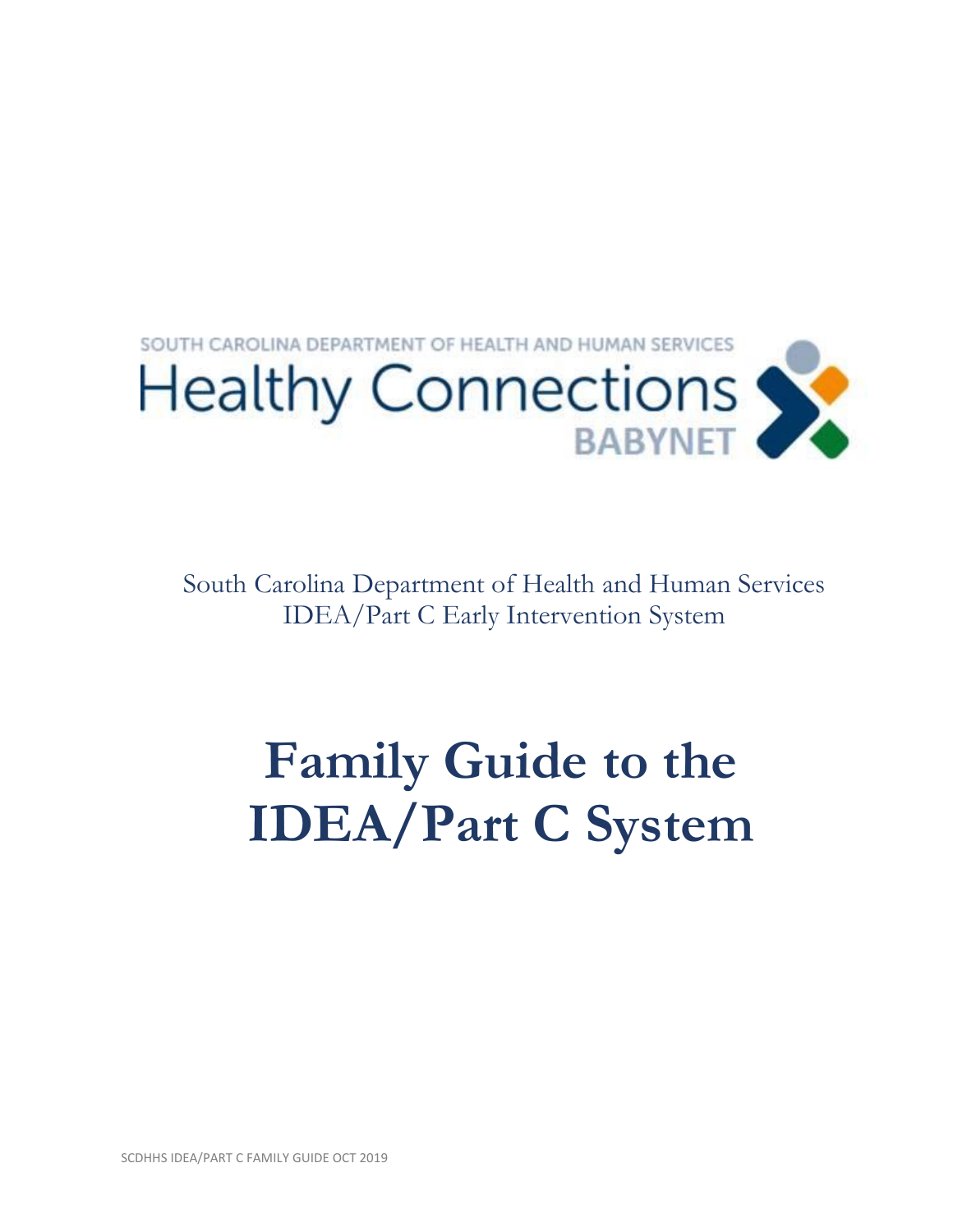## **IDEA/Part C Family Guide Table of Contents**

| Introduction |                                                                            |                         |  |  |
|--------------|----------------------------------------------------------------------------|-------------------------|--|--|
|              |                                                                            | $\overline{2}$          |  |  |
|              |                                                                            | $\overline{2}$          |  |  |
|              |                                                                            | $\overline{\mathbf{3}}$ |  |  |
|              |                                                                            | $\overline{\mathbf{3}}$ |  |  |
|              |                                                                            | $\overline{4}$          |  |  |
|              |                                                                            |                         |  |  |
|              | Part 1: The First 45 Days                                                  |                         |  |  |
|              |                                                                            | 5                       |  |  |
|              |                                                                            | 6                       |  |  |
|              |                                                                            | $\overline{7}$          |  |  |
|              |                                                                            | 8                       |  |  |
|              |                                                                            | 9                       |  |  |
|              |                                                                            | 9                       |  |  |
|              |                                                                            |                         |  |  |
|              | Part 2: Putting Your Individualized Family Service Plan (IFSP) into Action |                         |  |  |
|              |                                                                            | 13                      |  |  |
|              |                                                                            | 13                      |  |  |
|              |                                                                            | 14                      |  |  |
|              |                                                                            | 14                      |  |  |
|              |                                                                            | 15                      |  |  |
|              |                                                                            |                         |  |  |
|              | Part 3: Transition from IDEA/Part C                                        |                         |  |  |
|              |                                                                            | 16                      |  |  |
|              | Child Outcomes at Exit                                                     | 18                      |  |  |
|              |                                                                            | 18                      |  |  |
|              |                                                                            |                         |  |  |
|              | <b>Part 4: Parent Resources</b>                                            |                         |  |  |
|              |                                                                            | 19                      |  |  |
|              |                                                                            | 20                      |  |  |
|              | A Family Guide to Participating in the Child Outcomes Measurement Process  | 21                      |  |  |
|              |                                                                            | 23                      |  |  |
|              |                                                                            | 28                      |  |  |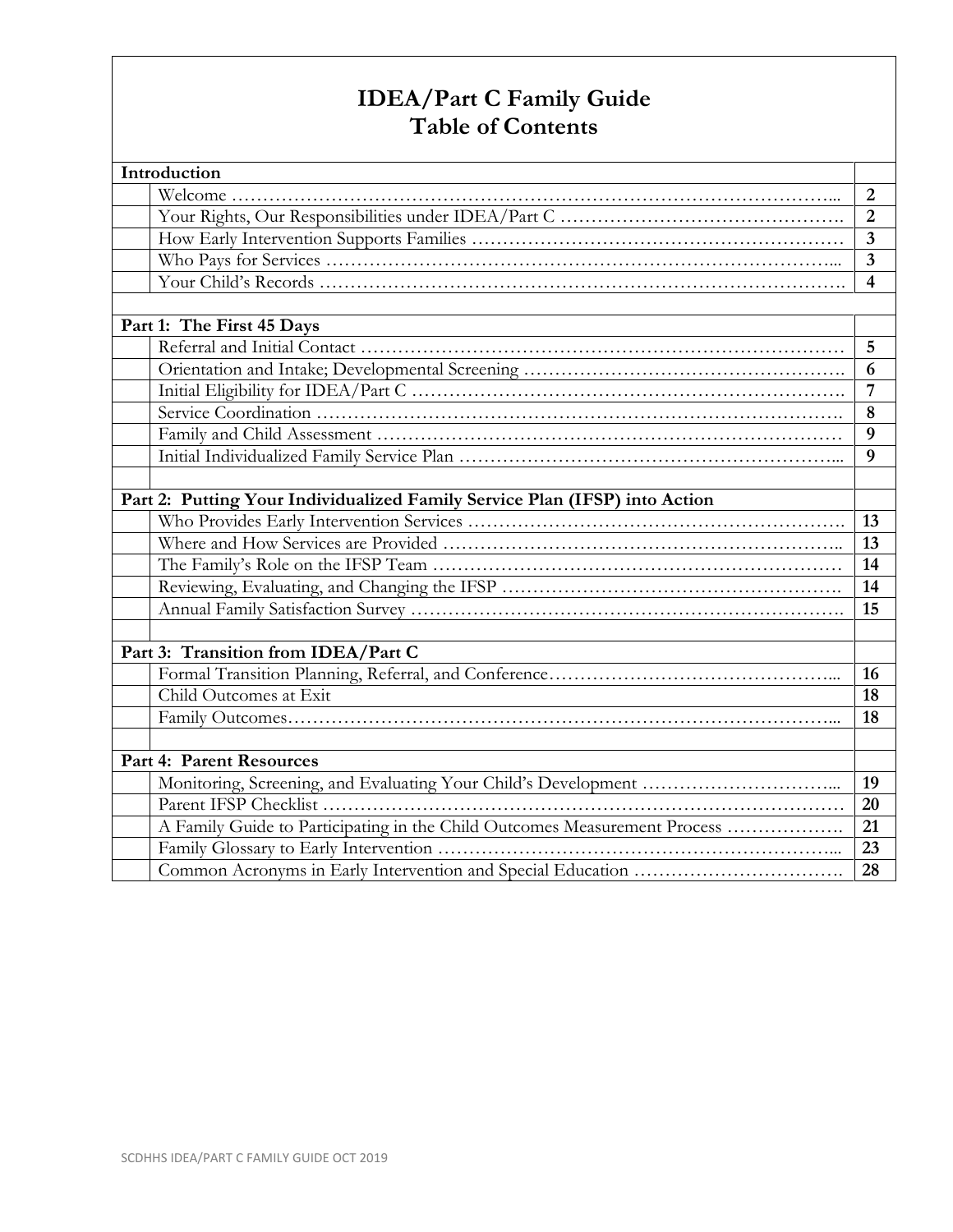## **Welcome to IDEA/Part C!**

## **What is IDEA/Part C?**

Part C of the Individuals with Disabilities Education Act (IDEA/Part C) provides supports to families with young children with disabilities, or delays in development. Your child has been referred to IDEA/Part C because you or someone who knows your child has a concern about his/her development. This Family Guide will walk you through the IDEA/Part C system from the day of referral to the day s/he leaves IDEA/Part C.

There are symbols used in the Family Guides to help remind you of things that are important.



A smart phone is used to let you know when you need to get in touch with your team. This can be by calling, e-mailing, or texting.



A push pin is used to let you know this is something to remember.

## **Your Rights, Our Responsibilities**

As a federal education program, you and your child have rights under IDEA/Part C that begin at referral and continue until your child's third birthday or when s/he exits IDEA/Part C, whichever comes first. A full listing of your rights is below (you will receive a summary of these rights at each step of the way).

If at any time you think your or your child's rights have been violated, you have the right to file a written state complaint about services received or denied. You may also request mediation and/or a due process hearing to resolve disagreements. The Request for Dispute Resolution form and instructions are in Part 4 of the Family Guide and available online.

You have to right to::

- Service coordination
- File informal/formal complaints
- Request mediation to resolve a dispute
- Request a due process hearing to resolve a dispute
- Evaluation, assessment, Individualized Family Service Plan (IFSP) development, service coordination, and procedural safeguards at no cost
- Receive IDEA/Part C information and services in your native language or mode of communication and in a format that is understandable to you
- Complete confidentiality of personally identifiable information
- Written consent before each screening, evaluation, assessment, beginning of a service, change in a service, and request for or release of information
- Participate in all meetings where decisions are made about your child's services
- Timely written notification of when such meetings are scheduled, and what changes are proposed to your IFSP (prior written notice)
- Refuse participation in IDEA/Part C
- Examine your child's record
- Get a copy of your child's record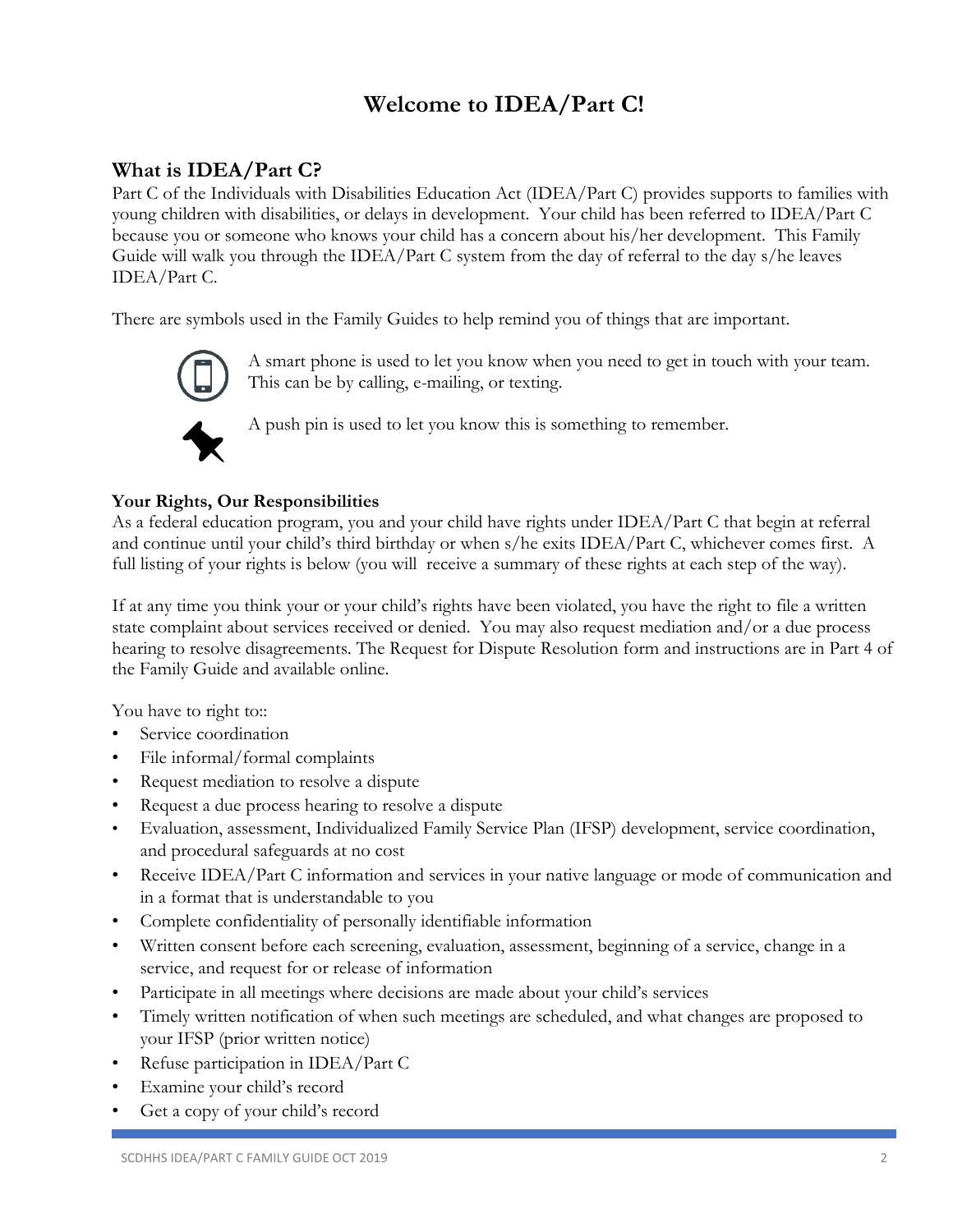Request correction to your child's record

During the **referral and eligibility process**, you have the right to:

- Refuse referral to IDEA/Part C
- Re-refer to IDEA/Part C before 3rd birthday
- Prompt evaluation, assessment, eligibility determination and development of an IFSP if eligible for IDEA/Part C services. These must be completed within 45 days after all referral information is received
- Request an eligibility evaluation if screening is offered
- Request review of eligibility evaluation results

If your child is eligible for IDEA/Part C, each time an **Individualized Family Service Plan** is developed, reviewed, or changed you have the right to:

- Guaranteed receipt of IDEA/Part C Early Intervention Services (EIS) regardless of insurance coverage or insurance consent
- IFSP team meetings at your convenience
- Bring guests to IFSP team meeting
- Change the IFSP
- Refuse any service discussed at your IFSP meeting, without changing whether you get other services on the IFSP
- Have services added, removed, or changed at any time, or change your mind about using private insurance
- Refuse to sign the IFSP
- Receive a copy of each IFSP
- Receive EIS at no cost if using IDEA/Part C providers and approved settings.

When your child is **preparing to exit IDEA/Part C services**, you have the right to:

- A transition plan with outcomes, supports, and services needed to support exit from IDEA/Part C when your child turns three years old
- Notification to your local school district that your child is potentially eligible for preschool services
- Referral to your school district and/or other community programs
- A transition conference with your school district or with an early childhood/preschool program of your choosing.

For additional assistance about your rights, you are encouraged to contact our state's Parent Training and Information Center at Family Connection of South Carolina at 1-800-578-8750 (Para Español: 1-888-808-7462). Family Connection of South Carolina has regional offices across the state and serves all 46 counties in South Carolina, providing system navigation and connection to resources free of charge to families.

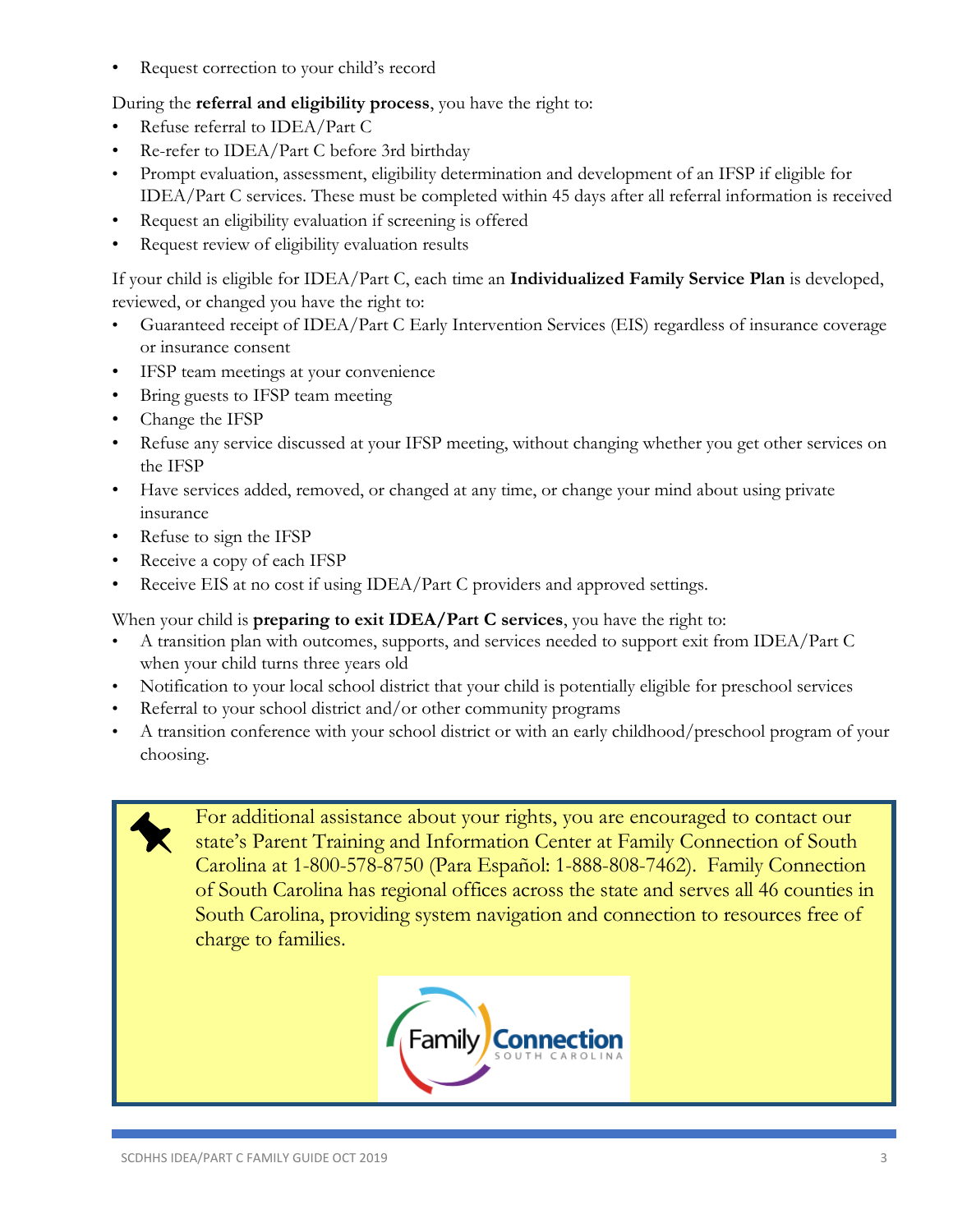## <https://www.familyconnectionsc.org/>

## **How Does Early Intervention Support Families?**

For all families, the goal of IDEA/Part C is to support and empower you to take care of your child, make informed decisions, and have the resources you need for your child to fully take part in your family and community activities. How well IDEA/Part C does this is assessed through **family outcomes**. In other words, do IDEA/Part C supports and services help you:

- Understand your child's strengths, abilities, and special needs?
- Know your rights and advocate effectively for your child?
- Teach you to help your child develop and learn?
- Develop support systems?
- Access desired services, programs, and activities in your community?

## **Who pays for services?**

By federal law, IDEA/Part C must explore all funding sources prior to using State or Federal early intervention funds. South Carolina's system of payments for early intervention services includes private insurance and public benefits/insurance (for example, Medicaid). There are no cost participation fees. Services provided through IDEA/Part C are paid in the following ways:

- If your health coverage is through private health insurance but not Medicaid, your private insurance will only be used with your consent. IDEA/Part C will cover co-payments, financial responsibility associated with any deductibles, and other co-insurance associated with the services on your Individualized Family Service Plan (IFSP) but does not assume responsibility for payment of your health insurance premiums. Your consent will apply to all services on your IFSP unless otherwise noted. If your child has Medicaid, you will not be required to give permission for Medicaid to be billed; you will be notified that your child's Medicaid may be used to cover IDEA/Part C Services.
- IDEA/Part C service funds are state and federal dollars that are used only when there is no other payment source, for example, when private insurance has denied coverage of a claim, or you do not have health insurance for your child.

The Service Coordinator assigned to work with you and your child will review this information in more detail if an IFSP is developed.



**IDEA/Part C services cannot be denied or delayed if you do not have private insurance or Medicaid.**

## **Your Child's Records**

It is important to share the things you know about your child with your IDEA/Part C Team. Others who may share information include your child's doctor, your Intake Coordinator or Service Coordinator, any Early Intervention Service (EIS) providers who may work with you, and your childcare provider. Each IDEA/Part C form you are asked to sign explains the information to be gathered, with whom it will be shared, and the purpose of sharing the information. It will also tell you if the information will identify your child or be anonymous. Any information shared that identifies your child must have your consent. The same confidentiality applies to all information in your child's record. Your Intake Coordinator will give you a form to review that explains our responsibilities and your rights regarding your child's record.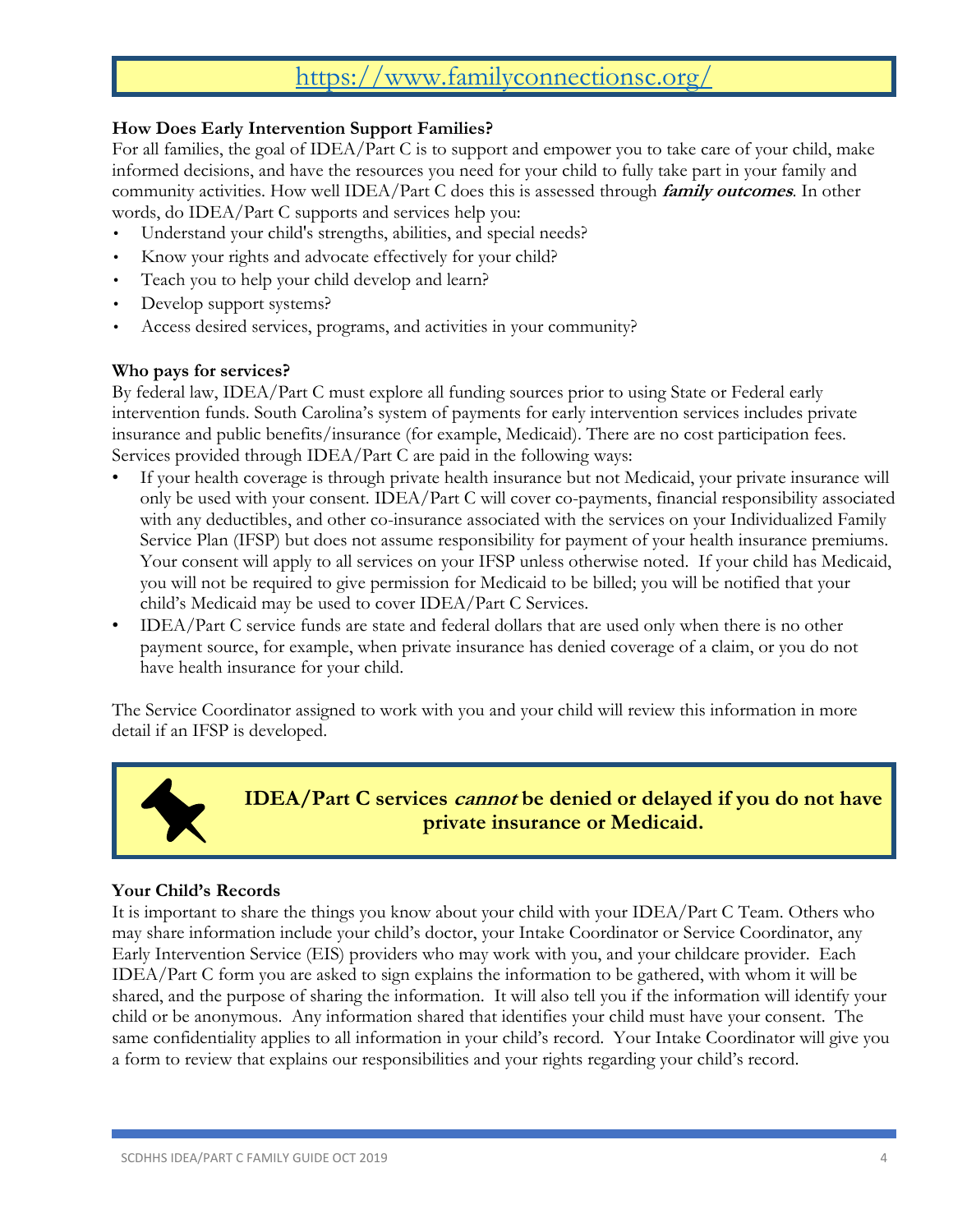

When IDEA/Part C received your child's referral, a member of the Central Referral Team (CRT) contacted you to make sure the referral information was correct and to ask you if you would like to talk to someone to learn more about IDEA/Part C. Along with this Family Guide, you have received several permission forms (with instructions) for you to read and sign, and an appointment date and time to meet with an Intake Coordinator to begin the intake process.

Your Intake Coordinator is responsible for:

- Making sure you know your rights with IDEA/Part C.
- Making sure all permissions and releases are in place to gather information about your child.
- Determining if your child is eligible for IDEA/Part C.
- If your child is eligible, connecting you with a Service Coordinator.
- Participating in development of your initial IFSP.

## **Referral When Your Child is in the Hospital**

Sometimes children are referred to IDEA/Part C before they leave the hospital after birth, or during a stay in the neonatal intensive care unit (NICU). An Intake Coordinator will contact you to see if you would like to begin the intake process while your child is still in the hospital and will ask where you would like the intake meeting to occur if your child is hospitalized outside of the county where you live. The Intake Coordinator can work with the discharge planning team look at your child's IDEA/Part C eligibility before your child comes home from the hospital and connect you with resources. You may also choose to wait until your baby is at home. If you choose to wait, your child's 45-day timeframe would begin when you contact the CRT.

The orientation and intake meeting may take up to two hours to complete. A list of the forms and what they are for is included at the end of this guide. Please read, review, and sign the forms in the Intake packet, and bring them with you to the meeting. If you have not received forms for any reason, or forget to bring them, a set will be provided to you during the meeting. Be sure to write down any questions you have, so you will be able to ask them to the Intake Coordinator when you meet.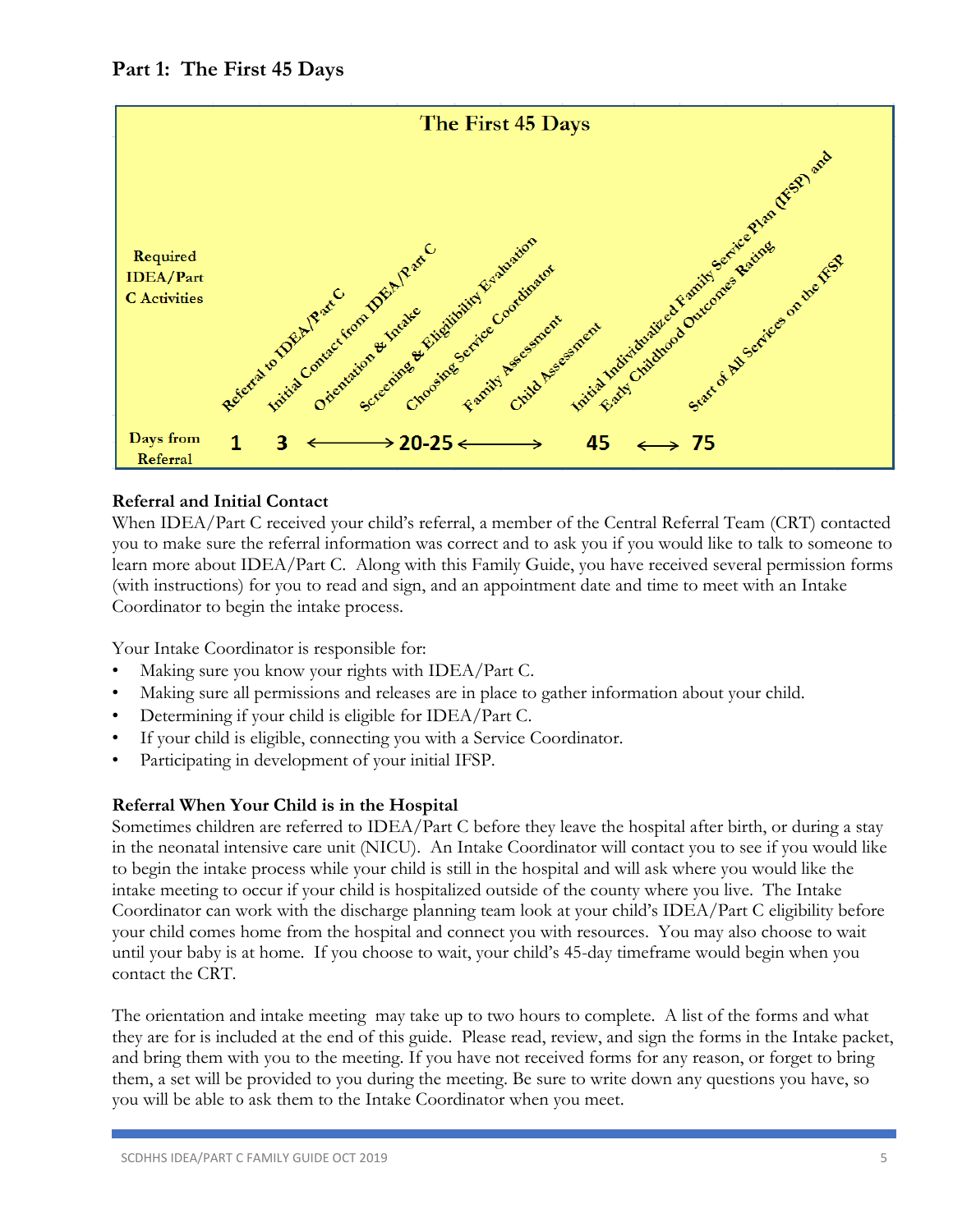

**If something unexpected comes up on the day of your intake meeting, please contact the Central Referral Team to let them know as soon as you can. The contact person and their phone number were included in the intake packet you received in the mail. We will make every effort to promptly reschedule your appointment.** 

## **Orientation and Intake**

During the orientation and intake appointment, you will meet your Intake Coordinator. S/he will be your guide in the first few weeks of IDEA/Part C activities and will begin by asking questions to get to know you and your child.. These questions may include a screening or an eligibility evaluation (described below). **This person's work with you will end once your child's eligibility has been decided, but s/he will be a part of the team developing the first plan for your family and child, either by attending the initial IFSP team meeting or sending written information to the meeting.** 

In the orientation and intake meeting, the Intake Coordinator will:

- Go over your rights in detail.
- Describe the purpose of IDEA/Part C.
- Review the forms sent to you by the CRT, helping you complete them if needed.
- Answer any questions you may have about the IDEA/Part C Program.
- Gather additional health history as needed.
- Address concerns you may have about your child's development.

## **Screening Your Child's Development**



**If your child has a medical condition known to cause delays in development, a screening of her or his development will not be needed. Your Intake Coordinator is still required to gather information about your child's health, hearing, and vision, and offer a screening for Autism Spectrum Disorder.**

If a screening is appropriate and you gave your permission, the Intake Coordinator will offer a screening of your child's development. A screening will tell you and the Intake Coordinator if you child's development is on track or is different from other children his/her age (for more information on screening and tracking development, see the chart, '**Developmental Monitoring, Screening, and Evaluation**,' on page of this Guide). Your Intake Coordinator will also offer a screening for Autism Spectrum Disorder (ASD) called the Modified Checklist for Autism in Toddlers, or MCHAT This is offered automatically for children who are 18 to 24 months old but can be done at any time with children over 16 months old.

## **Screening Results**

If a screening was conducted and does not show concerns, and you do not wish to proceed to the full evaluation, referrals will be made to community resources, as appropriate. Your Intake Coordinator will provide you with developmental milestone materials as needed.

Regardless of the results of the screening, you have the right to ask for an evaluation to help decide your child's eligibility for IDEA/Part C. The eligibility evaluation takes a closer look at the same areas of child development as the screening.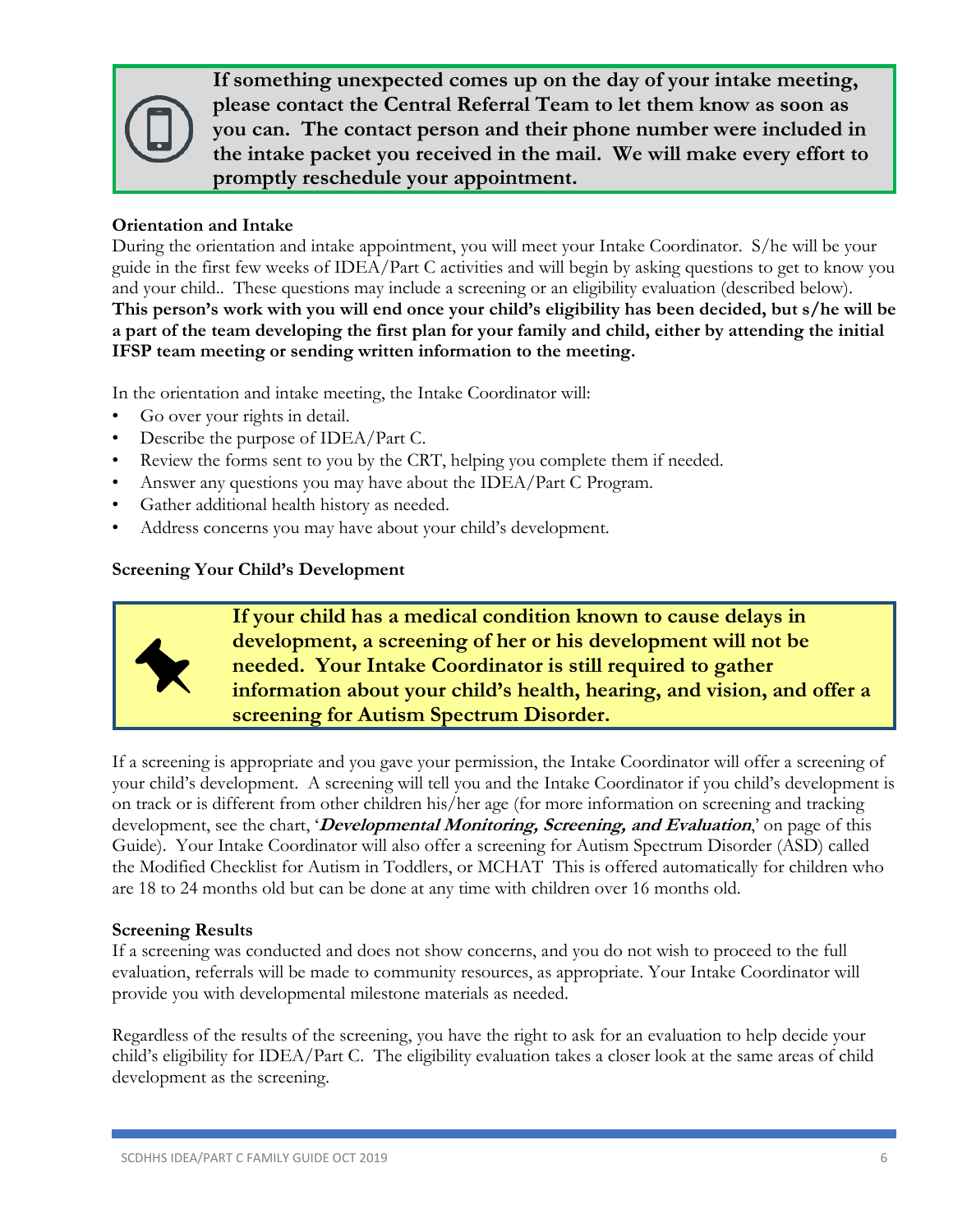## **Initial Eligibility for IDEA/Part C**

The eligibility process includes reviewing information about your child to make a decision about your child's eligibility that is informed by clinical evidence. This review, known as the informed clinical opinion (ICO) process, must include:

- Taking your child's medical and developmental history, including interviewing you about how you see your child's development;
- Reviewing medical, educational, or other records.
- Gathering information from other sources such as family members, other caregivers, medical providers, social workers, and educators, if necessary, to understand the full scope of the child's unique strengths and needs;
- Administering an IDEA/Part C eligibility evaluation, unless your child has a qualifying diagnosis; and
- Identifying your child's level of functioning in thinking/reasoning/problem-solving, communication, moving around and using his or his hands, doing things for themselves, and relating to adults and other children..

IDEA/Part C must use two professionals to review the information to decide if a child is eligible. This may be two Intake Coordinators, an Intake Coordinator and his or her supervisor; or, the Intake Coordinator and your child's doctor through review of medical records. If a decision cannot be made at the local level, for example, your child has a diagnosis not on the state list, or the evaluation scores are below state criteria, the Intake Coordinator supervisor will contact the state director for IDEA/Part C eligibility for help in making the eligibility decision, or in arranging consultation with other professionals as needed.

Eligibility for IDEA/Part C is based on either:

- A condition or diagnosis that will result in a developmental delay (if your child has one of these diagnoses, eligibility will be decided based on medical records); or
- Either a 40% delay in one area of development, or a 25% delay in two areas of development. If your child is eligible for IDEA/Part C because of delays in development, continuing eligibility for IDEA/Part C must be evaluated each year.

## **If your child is NOT eligible:**

Some children referred to IDEA/Part C will not be eligible. If you agree with the eligibility results but think your child might still need help from other sources, the Intake Coordinator will give you information about other supports and services within your community. If you do not agree with the eligibility decision, you can appeal the results and request a review, file a complaint, request mediation, or request a due process hearing. Each of these options is outlined in your rights under IDEA/Part C, and the forms needed are listed at the end of this Guide. You also have the option of re-referring your child for a re-evaluation 90 days from the first evaluation.

## **If your child is eligible:**

If the evaluation shows your child is eligible for IDEA/Part C, and you choose to go forward with services, your Intake Coordinator will give you information, so you can choose a service coordination company. This is the person who will work with you to complete assessments of your family and of your child's strengths and needs, and then together with you and the Intake Coordinator, develop an IFSP. After the plan is developed, your Service Coordinator will find qualified professionals to provide the EIS in your plan and will make sure the plan is carried out as it has been written. You must have a Service Coordinator assigned to you at all times, until your child exits IDEA/Part C. If you choose to change Service Coordinators, you will need to contact the current coordinator's supervisor listed on your IFSP.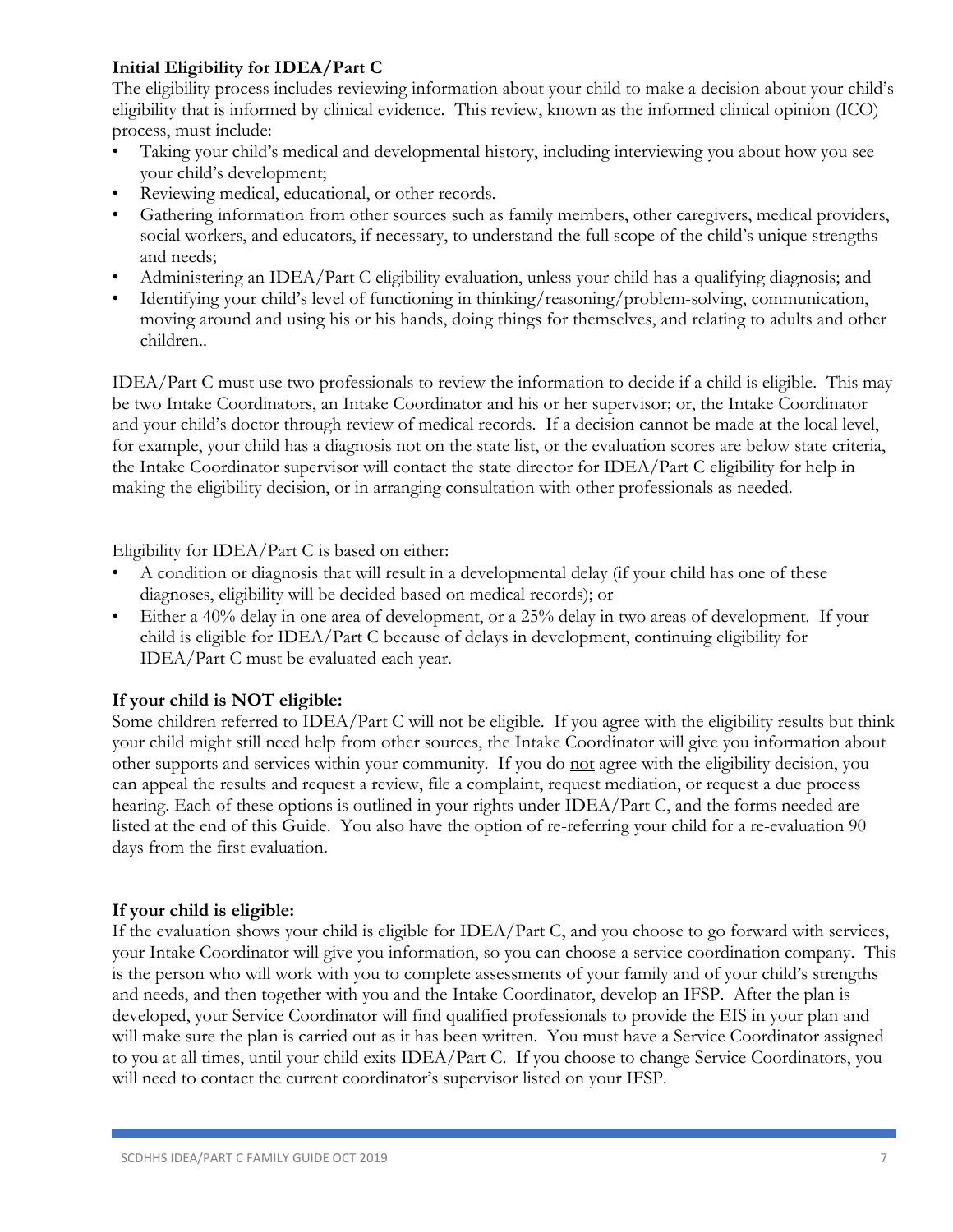## **Service Coordination**

The choice of provider for service coordination must be made after your child is found eligible for IDEA/Part C services, but before the family and child assessments and development of the initial IFSP. Your Intake Coordinator will explain the purpose of service coordination, and responsible for sending all information about you and your child to your new Service Coordinator.

- If your child has a diagnosis that qualifies for IDEA/Part C or delays in development, but does not have problems with vision or hearing, your service coordination will be provided by qualified EIS providers under contract with SCDHHS.
- If your child is eligible because of a diagnosed condition involving hearing and/or vision, your service coordination will be provided by qualified EIS providers with the Division of Outreach Services of the South Carolina School for the Deaf and the Blind (SCSDB).

Regardless of how your service coordination is provided, the Service Coordinator's legal responsibilities to you are the same. To help you make your decision, a description of each type of Service Coordinator and the choices for area were included in the intake packet mailed to you after referral.

Your Intake Coordinator will give you more information about the Service Coordinators in your area that work with your child's diagnosis or delay. S/he will then contact the ones you choose so that your service coordination can be immediately transferred. **If the service coordination choices you selected are not available, or you do not have a choice in mind, the Intake Coordinator will automatically make a referral to the next company on the list that works where you live. The Intake Coordinator cannot make the choice for you.**

## **Service Coordination for Implementation of Your Individualized Family Service Plan**

The federal law for IDEA/Part C requires that each family always have an assigned Service Coordinator. Your Service Coordinator will coordinate:

- Across agency lines, serving as a single point of contact.
- Required evaluations and assessments.
- Access to EIS and other services, making referrals, scheduling appointments.
- EIS identified on the IFSP in a timely manner.
- Funding sources to pay for EIS.
- The development of transition plans.

Your Service Coordinator will help you:

- Gain access to EIS and other services.
- Access treatment and supports from qualified providers.
- With follow up EIS and other services.
- Understand your rights and the procedural safeguards.
- Develop, review, and evaluate your IFSP.
- Attend doctor's visits, diagnostic appointments, and sessions with your EIS providers as needed.

|--|

**Your Service Coordinator should contact you as soon as possible after agreeing to work with you and your child. If you do not hear from them within seven days after the eligibility evaluation, you should contact your Intake Coordinator to find out what has happened or ask to be assigned a new Service Coordinator.**

## **Family Assessment**

Now that your child is eligible for IDEA/Part C and you have a Service Coordinator, the next step is to begin gathering information to develop the IFSP. To make sure the plan and your EIS are focused on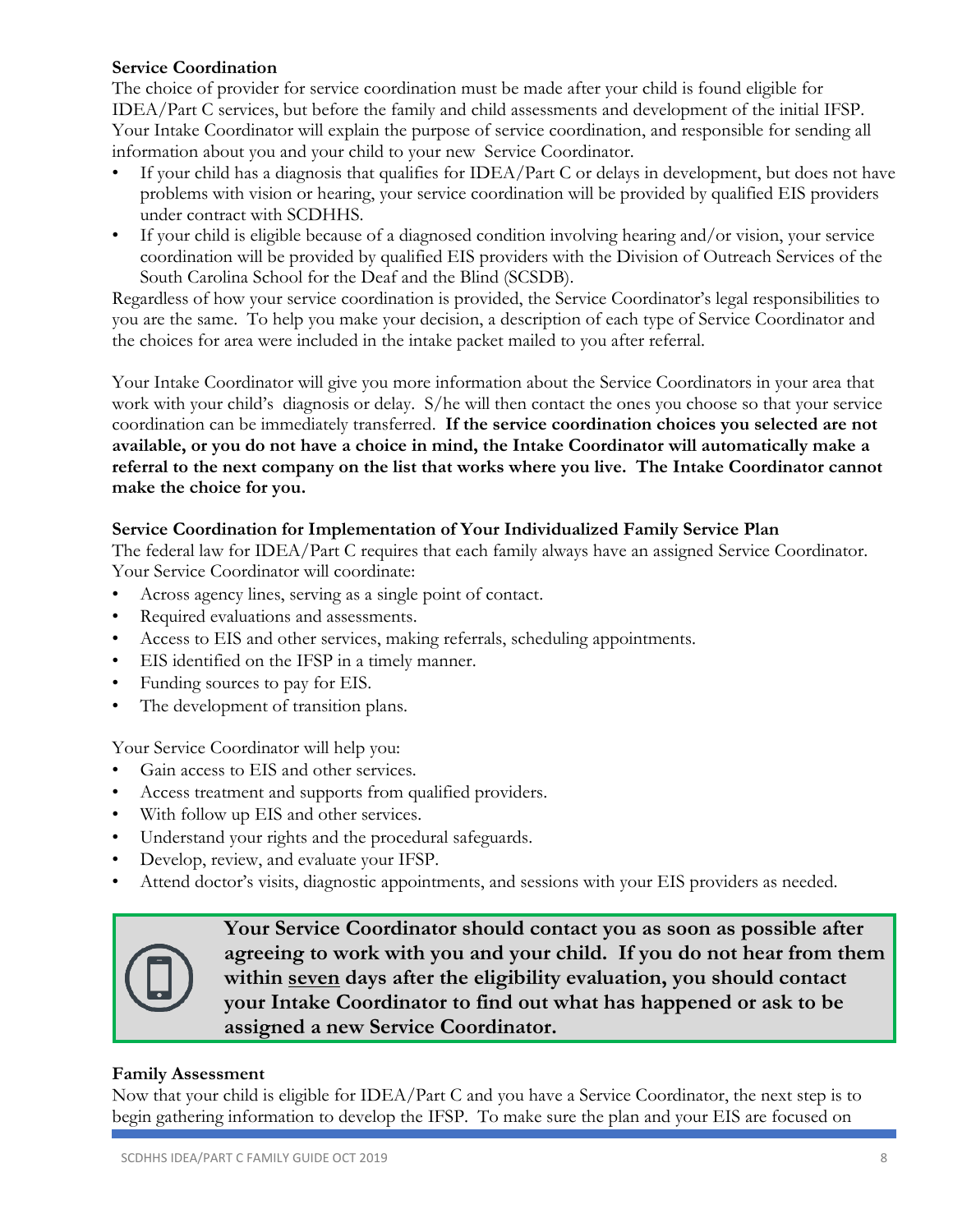changes important to you and your child, the Service Coordinator will offer to complete a voluntary **family assessment** that identifies and describes the resources, priorities, and concerns you have, and addresses the supports and EIS you may need to enhance your family's capacity to meet the developmental needs of your child. This usually takes a couple of hours but helps your IFSP team design an IFSP that is specific to your family.

IDEA/Part C uses a process called the Routines-Based Interview for the family assessment. This process focuses on your description of a typical day in your family, including the things you do, the places you go, and how your child takes part in those routines and activities. By answering these questions, your Service Coordinator can help you identify the parts of the day when you may need information or training from an EIS provider to help you help your child take part more fully. They can also assist in identifying when specialized equipment known as assistive technology may be needed, or when you may need supports or additional information.

## **Child Assessment**

The last step before developing the Initial IFSP is to assess your child's unique strengths and needs. Just as the screening and evaluation told you **what your child is able to do** when compared to other children the same age, the assessment will tell you and those working with your family **how your child does these things** in your family's routines and activities, and what skills or supports might be needed for her or him to participate more fully with your family. The assessment must include observation of your child based on what you share in the family assessment and is not a test. The child assessment will include:

- A review of the results of the eligibility evaluation from your Intake Coordinator.
- An observation of your child that is guided by the information gathered in your family assessment.
- Identify and describe how your child participates (or functions) in each area of development.



**The results of the family assessment, together with the results of your child's assessment, are used by the you and other members of your IFSP team to which concerns will become outcomes on the plan, and identifying which, if any, services would be appropriate to meet the needs of your child and family**

## **Getting Ready for the Initial IFSP Meeting**

The IFSP is a written plan of changes you want for you or your child, and if needed, the supports or services for you to help your child develop and learn. The plan is developed at the meeting, using the information that has been gathered since your child was referred. T**he family assessment and the child assessment are what guides the outcomes and identifies any EIS you or your child may need to reach those outcomes.** Your Service Coordinator will tell you what will happen at the IFSP meeting and help you prepare.

## **Before the IFSP Meeting**

Before the IFSP meeting, your Service Coordinator will make sure you understand the process and will explain next steps. In addition to what was covered in the family assessment, some things to think about when getting ready for your IFSP meeting are:

- Do you need information about your child diagnosis or the way s/he learns?
- Do you need information about early intervention supports, or services?
- If EIS are a part of your family's plan, what parts of your daily routine and what times would be best for your family (For example, if you need help with your child's bath time, when would you like the therapist to come to your house)?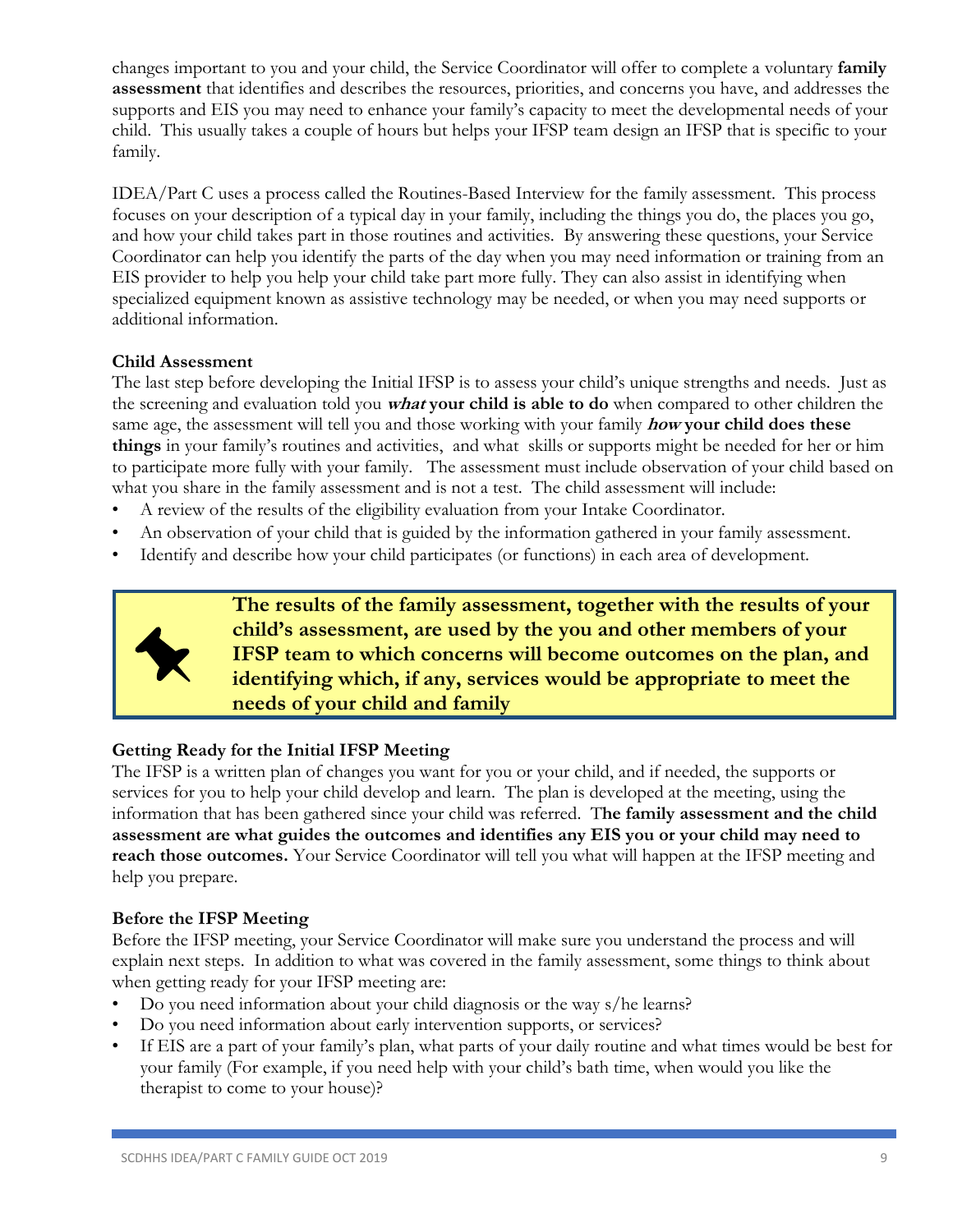Before the IFSP team meeting, your Service Coordinator will send you two forms. One is the *Prior Written Notice and Meeting Notification* which gives you the time, date, and location of the IFSP, who will be there, and the purpose. The second form will be about your rights as an IDEA/Part C family. Your Service Coordinator will send these to you **at least seven days** before each IFSP meeting, to make sure you have time to get ready for the meeting. If you choose to have the meeting sooner, the period of seven days may be waived **however, neither your Intake Coordinator nor Service Coordinator can ask you waive the prior notice period**.



**IDEA/Part C is required to hold your initial IFSP team meeting within 45 days of when you were referred. This timeline can only be postponed by you. If something unexpected comes up and you need to reschedule the meeting, please let your Service Coordinator as soon as possible.** 

## **At the IFSP meeting**

Creating the IFSP is a team effort. **Your role in the IFSP meeting is to make sure you have all the information you need to make decisions, share those decisions with other team members, and to ask questions.**

After it is finished, your Service Coordinator will give you a copy of the IFSP, meeting notes, and signature page so you will have an official record of the meeting.

After introductions, your Service Coordinator and other team members will review all the information gathered about your child since referral. This includes:

- Your and your child's name, your address, and your child's date of birth. Be sure to review this and make sure the information is correct.
- The date your child was referred to IDEA/Part C.
- A review of the results of the eligibility evaluation your Intake Coordinator gave your child, as well as any specialty evaluations your child may have received. These may include services like physical therapy or speech-language therapy. This information tells the team how well your child is doing compared to other children her/his age.
- Basic information about your child's health, hearing, and vision, and current risk for Autism Spectrum Disorder if known.
- What you shared during the family assessment about your family's home and community routines and activities, including the priorities you would like the IFSP team to address.
- A review of the Child Assessment Observation Worksheets.
- When your child will transition from IDEA/Part C, and the due dates for each transition activity.



**Your IFSP outcomes are not items from the eligibility evaluation, items from any specialist's evaluation, or EIS providers' goals. Be sure your Service Coordinator writes outcomes that are focused on your priorities and concerns for your child.**

Once the outcomes are identified, you and the IFSP team will discuss:

- If any additional evaluations are needed.
- Any EIS you may need to help you child reach these outcomes.
- Strategies likely to work best to help your child learn.
- How often EIS will be delivered and when EIS will be provided.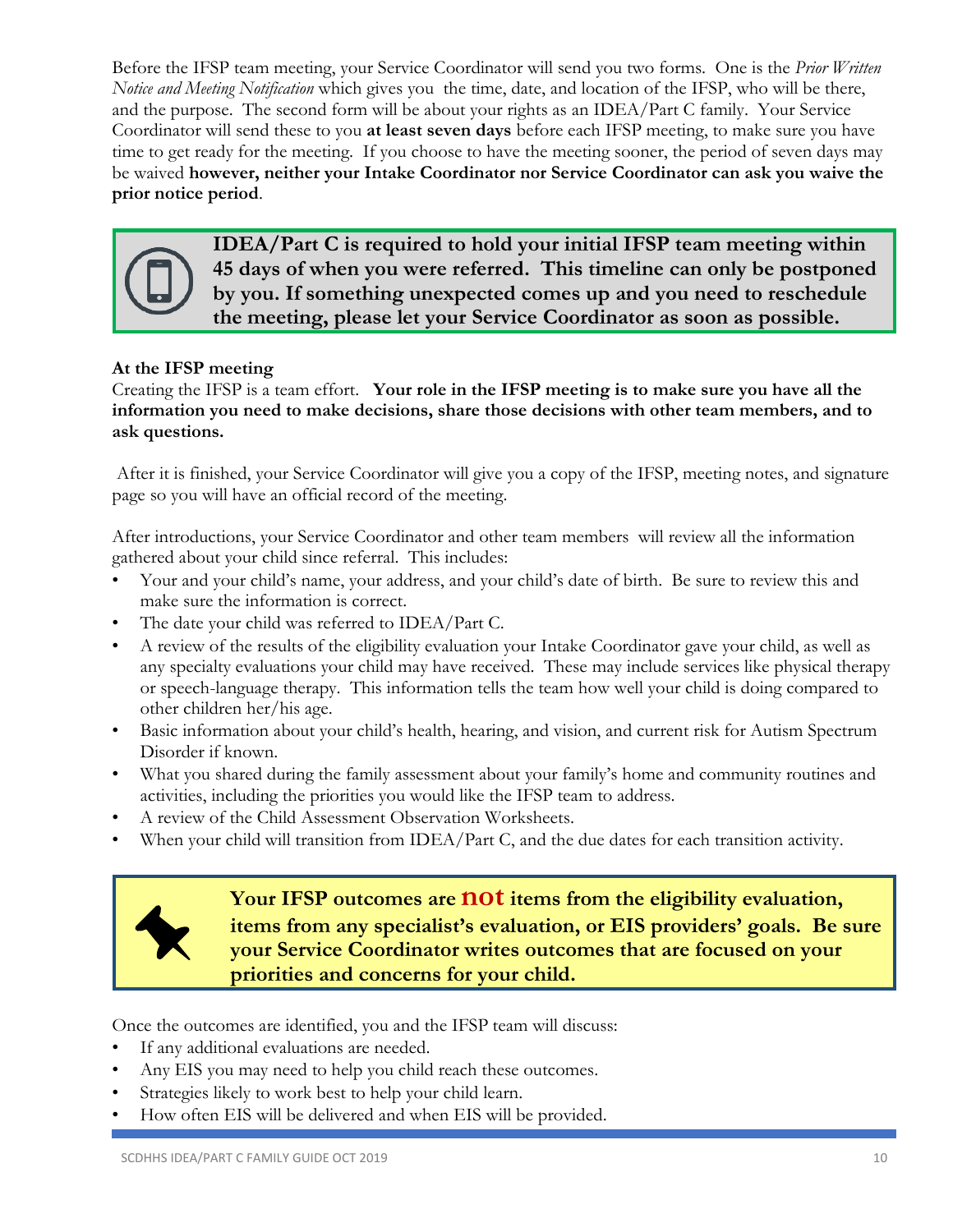• How the EIS will be paid for.

IDEA/Part C requires that EIS be delivered in your home or community and in activities or places where other children the same age as your child would typically learn. If there are no providers who can come to your home, the IFSP must say why, and how often the Service Coordinator will follow-up in finding a provider. When a provider is available to come to your home, the IFSP must be changed to add that person.



**If you choose to use a provider who does not come to your home when one is available, or use a provider not under contract with us, IDEA/Part C is not allowed pay for that service.**

## **What are IDEA/Part C Early Intervention Services?**

This part of the IFSP describes the type of EIS that you and your child will receive from your IFSP team, and how often, where, when, those EIS will take place. In addition, your child's need for assistive technology and transportation will be discussed.



**Service Coordination is the only service each family must receive. All other EIS are determined by your concerns, resources, the changes you want to see for your child and family, and what you need to help you help your child develop and learn.** 

Regardless of which EIS you and your child receive, all EIS providers on your IFSP team will:

• Provide training to you, and any other members of your family or caregivers in how to carry out the EIS in your home and community.

• Work with each other, to make sure they are all working consistently toward the IFSP outcomes.

The EIS are listed below. A brief description of each service is in Part 4 of this Guide.

|           | Assistive technology                    | Orientation and mobility training |
|-----------|-----------------------------------------|-----------------------------------|
|           | Early identification                    | Physical therapy                  |
|           | Early intensive behavioral intervention | Psychological services            |
|           | Family counseling                       | Screening and assessment          |
|           | Family training                         | Service coordination              |
|           | Home visits                             | Sign language instruction         |
| $\bullet$ | Medical services for diagnosis          | Special education & instruction   |
|           | Medical services for evaluation         | Speech and language pathology     |
|           | Nursing services                        | Social work services              |
|           | Nutrition services                      | Transportation                    |
|           | Occupational therapy                    | Vision services                   |

## **Early Intervention Services (EIS)**

## **Everyday Transitions**

Each IFSP is required to address transition planning. Until your child reaches age two, transition planning is focused on everyday transitions, defined as any kind of a change in routine for you or your child. Some examples of everyday transitions include developmental changes such as weaning from a bottle to drinking from a cup or moving from one activity to another in the course of a day. These kinds of everyday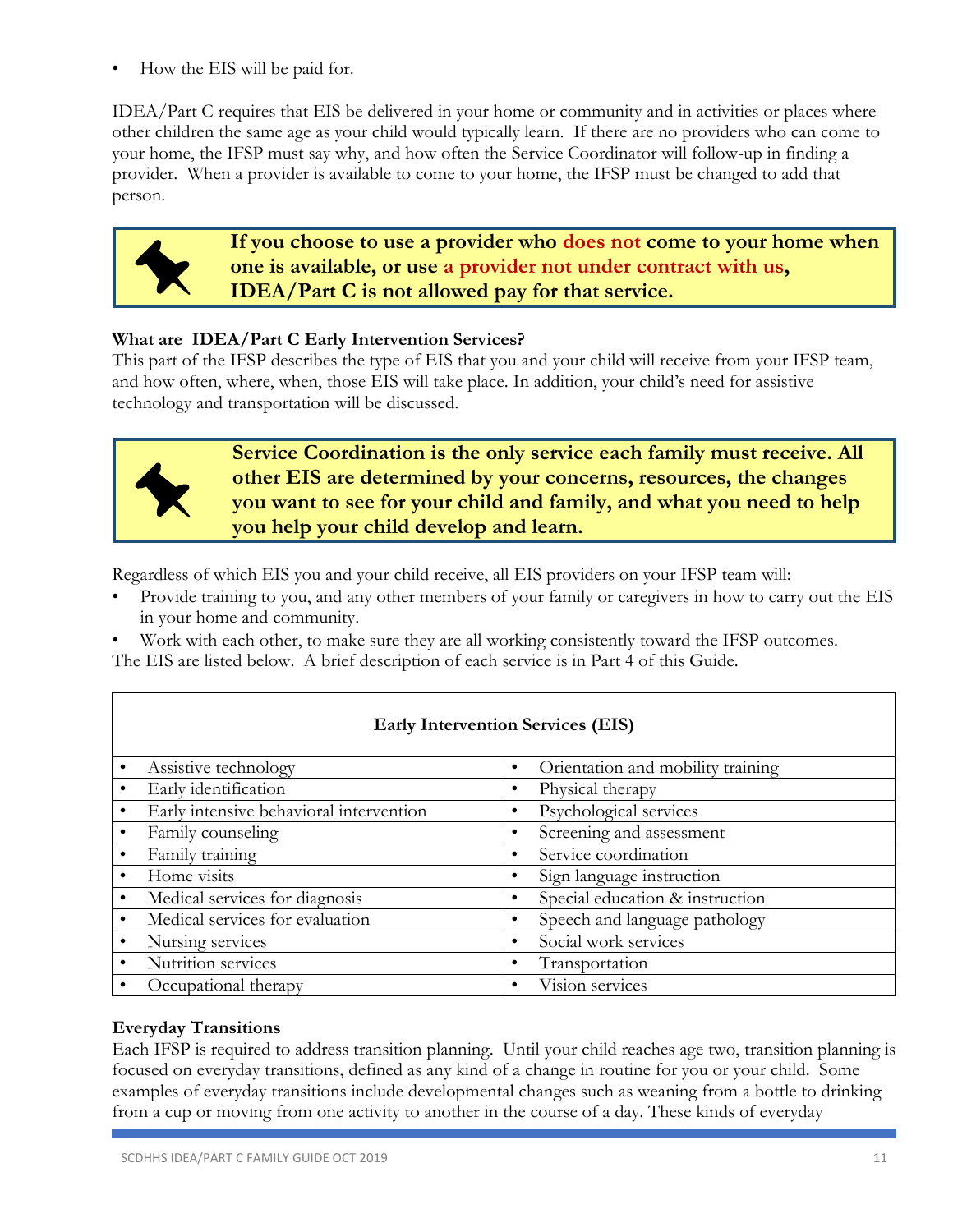transitions often require thoughtful attention, but they can be overlooked because we may not immediately identify them as transitions.

Informal or everyday transitions provide natural learning opportunities to develop coping skills such as flexibility, patience, and confidence, and help prepare you and your child for the bigger transitions. When IFSP Team members approach all transitions as an opportunity for growth, they will be supporting you and your child in building a solid foundation for weathering the inevitable changes that happen throughout life.

#### **Building Everyday Transitions into the IFSP**

Some children find change to be hard. Some young children can be flexible about their routines, but others thrive more by having a routine. Few children like to stop an activity they were enjoying to transition to another activity but some children have much more difficulty with transitions than others. Children who take change in stride adapt well with any type of change. Most children fall somewhere in the middle. They may have an easy time with new foods, but a more challenging time with unfamiliar places. They may be cautious around unknown adults, but perfectly comfortable with new peers. Given some time to get used to a change or new situation, they can feel safe, at ease, and eager to explore. Your IFSP team can support you in helping your child by identifying or creating predictable routines and activities tailored to your child's unique transition style.

After the IFSP outcomes have been written, there are two more steps in the Initial IFSP:

## **Early Childhood Outcomes at Entry**

One way to learn more about your child's progress is through three "child outcomes" that are measured for every child in the United States who is in a program like IDEA/Part C at entry and again at exit. Your Service Coordinator will review the section in Part 4 of the Family Guide entitled, '**A Family Guide to Participating in the Child Outcomes Measurement Process'** with you before the IFSP team meeting. The outcomes may be measured at the initial IFSP team meeting, or up to a month after the initial meeting.

#### **IFSP Signature and Consents**

You will be asked to sign your child's IFSP when it is finished. Participating in IDEA/Part C is voluntary. When you sign the IFSP, it shows that you attended the meeting and agree to the EIS in the plan. By signing the plan, you are also giving permission to start the EIS. If your child's or family's circumstances change, you may ask for an IFSP Change Review meeting at any time.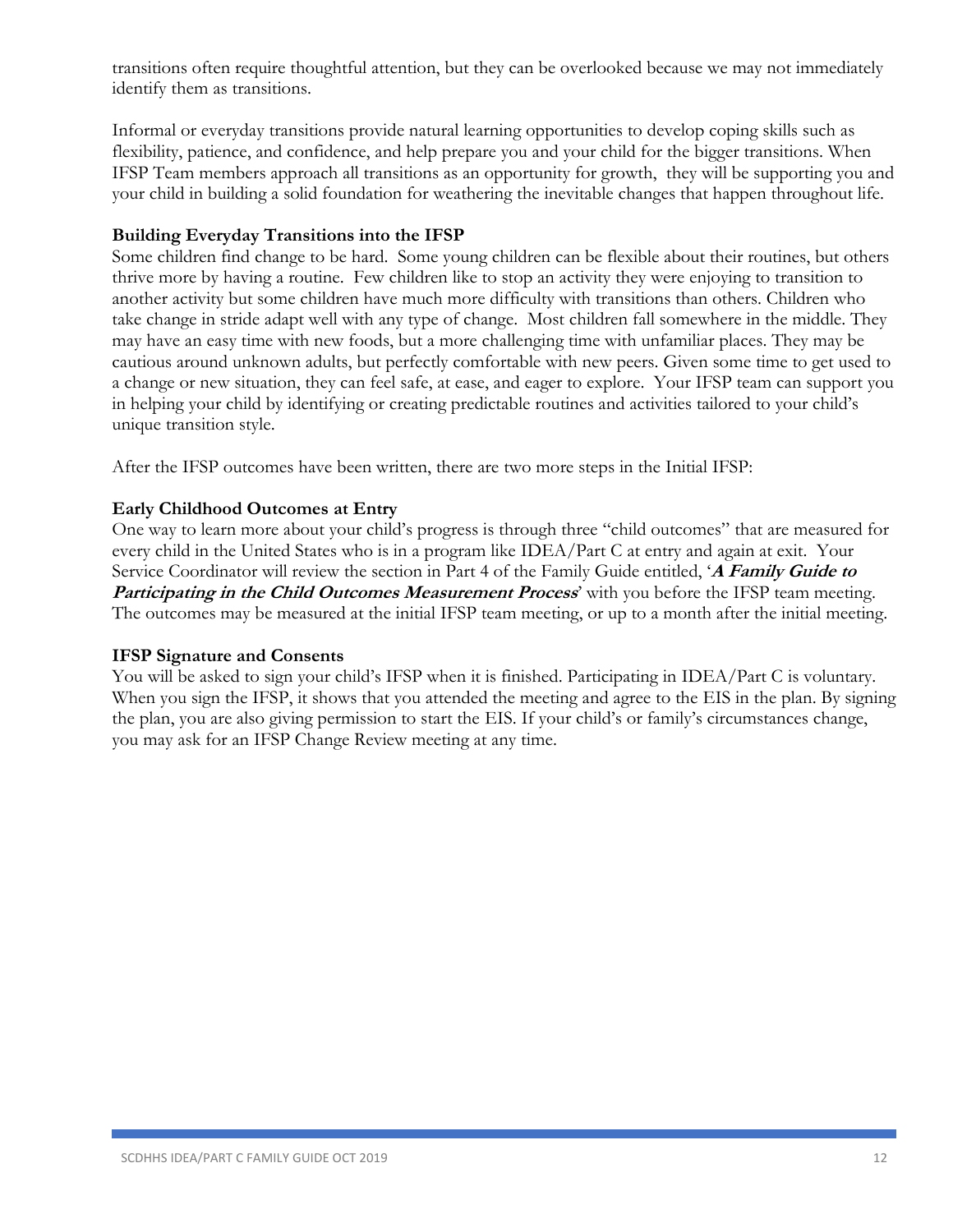## **Part 2: Putting Your IFSP into Action**

Once you have signed the initial IFSP, a new set of required timelines apply to when early intervention services (EIS) begin, and when your plan is reviewed or evaluated.



## **Who Will Provide the Services for My Family?**

If you and other members of your IFSP team agree a service (or services) are needed to help you help your child develop and learn, your Service Coordinator will discuss the local provider options with you. The services and providers you choose should support **your** priorities and concerns.

After the plan is developed, your Service Coordinator will find qualified people to provide services in your plan, and to make sure the plan is carried out as it has been written. If you want to change providers, be sure to discuss this with your Service Coordinator. **You must contact your child's Service Coordinator to arrange all services and make any changes to those services.** 

## **Where and How Will My Services Be Provided?**

All Early Intervention Service (EIS) providers must teach family members, caregivers, and others how to help your child learn skills that are a part of your daily routines and activities. Your EIS providers must also work with each other to make sure they are using the IFSP outcomes to stay focused on your priorities and concerns.

IFSP outcomes and the services on your IFSP come from what you shared during the family assessment. If your providers were not at the IFSP team meeting, it may be helpful to review the IFSP with them or ask them to review the IFSP before their first visit with you and your child.



**IDEA defines your family's routines and activities as 'natural environments,' meaning those times and places other children the same age as your child typically learn.** The IFSP team **must** provide you your services in your home or community, and you or another family member or caregiver **must** be a part of every meeting with your providers..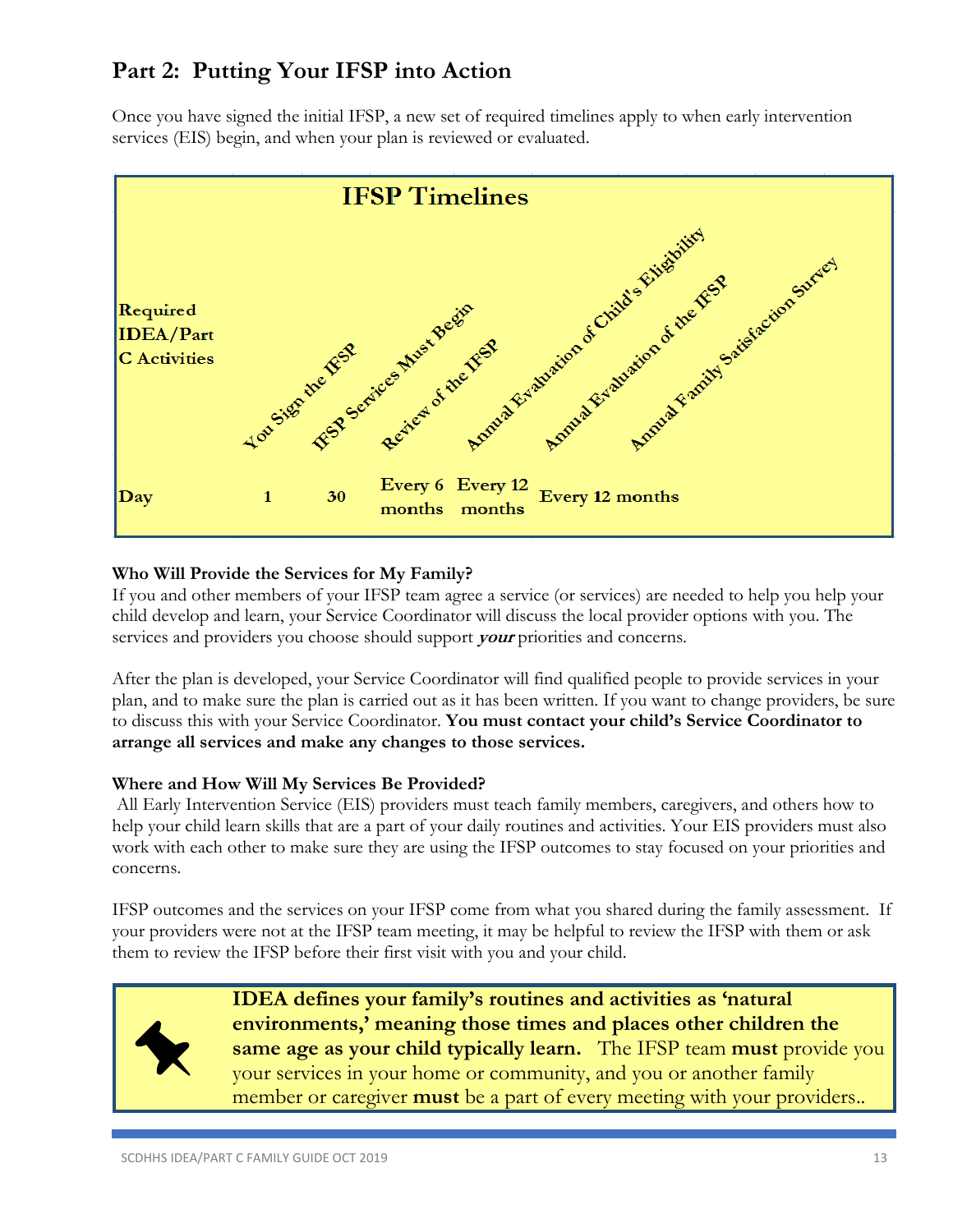## **Your Role on the IFSP Team**

Putting your IFSP into action is a team effort. You and your family are important team members. Your roles are to:

- Make sure EIS providers working with your child are teaching you needed for you to be able to help your child participate in everyday routines and activities.
- If you would like, keep notes, a diary, or a journal about how services are working and how your child is doing. At each home visit, tell your providers what has changed, and what is and is not working. You can ask for a review of your IFSP at any time.
- Ask your Service Coordinator for a service or provider change if you think one is needed.
- Be sure to tell your Service Coordinator if there are any changes to your private health insurance and/or Medicaid that may impact how your IDEA/Part C services are paid.

Your EIS providers will ask you to sign a form with each visit, to prove the visit took place. Sign the form only for the days the provider comes to your home. Let your Service Coordinator know immediately if a provider is not keeping appointments or has discussed changing your IFSP services. **Only your Service Coordinator can make changes to your services, how often they occur, how long they last, or where you and your child receive services**.

## **Reviewing, Evaluating, and Changing The IFSP**

To make sure your IFSP stays current and useful as your child grows and your family needs change, IDEA/Part C requires:

- A six-month review of the IFSP.
- A change review to update/revise the IFSP as needed.
- An annual meeting to evaluate the IFSP.

It will be likely that your plan will be changed a few times during the year. Once a year, your child's eligibility is re-determined and your IFSP is evaluated to make sure all assessment information is up to date. Progress on your IFSP outcomes is documented and reviewed to make sure your outcomes and services are still appropriate.

## **The six-month review of the IFSP**

The IFSP must be reviewed every six months to make sure the outcomes, strategies, and services are still addressing your concerns. The review may include:

- Adding new outcomes or dropping outcomes that have been met or no longer needed.
- Changing the way things are done to help meet new outcomes or outcomes not yet met.
- Changing the services needed by your child and family.

## **Change reviews of the IFSP**

You can request an IFSP Change Review at any time. Your Service Coordinator must hold an IFSP Change Review meeting with you and all the other members of the IFSP team whenever there is a change in:

- Any service.
- How often or where a service is provided.
- How a service is paid.

## **Annual evaluation of the IFSP**

The annual IFSP meeting is held to determine if your child is still eligible for IDEA/Part C, and if so, to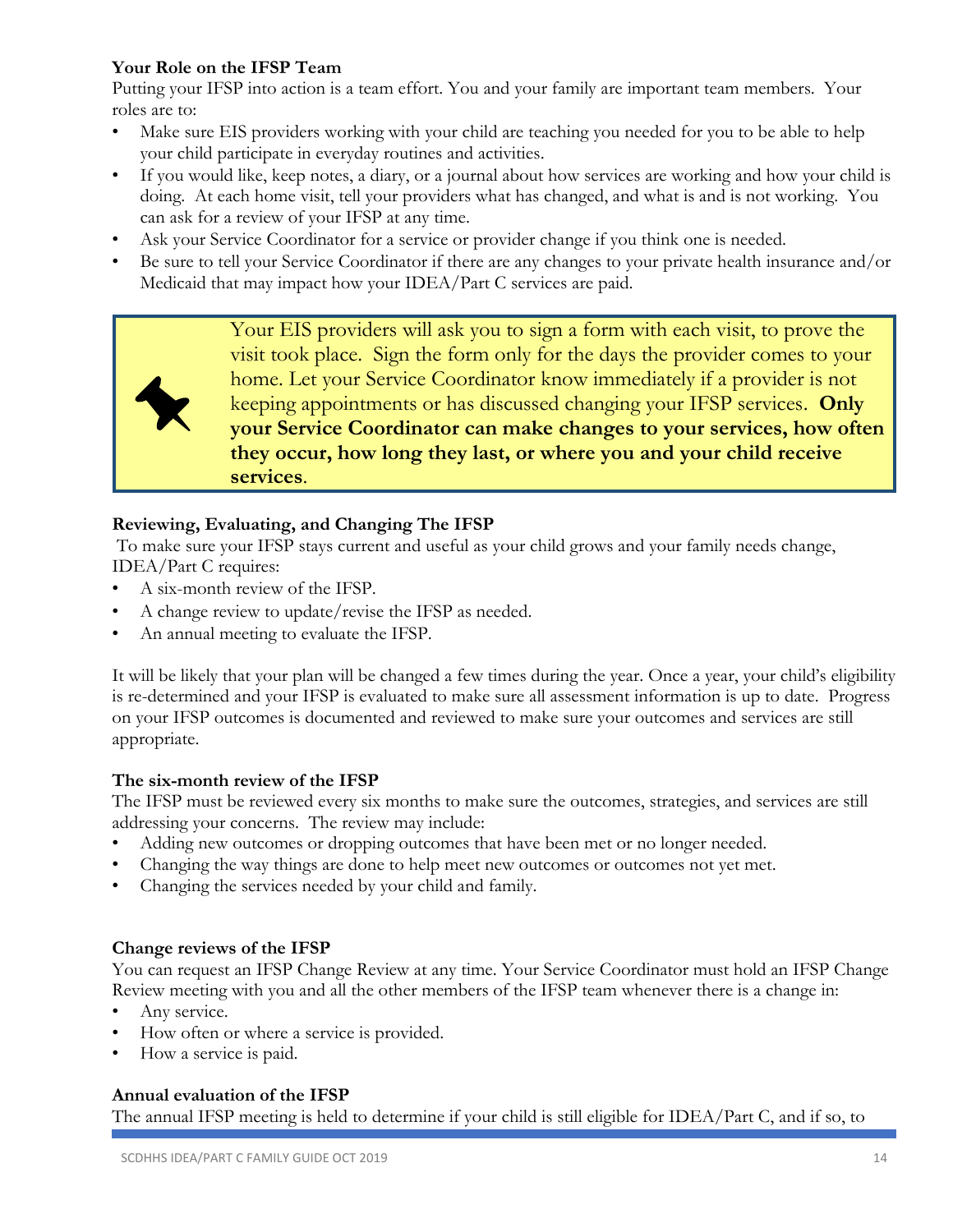make sure the IFSP still makes sense for your child and family. Before the annual IFSP meeting, your Service Coordinator must update all the forms you signed when you were first referred to IDEA/Part C, as well as the family and child assessments.

## **Annual Family Satisfaction Survey**

Each year, you will be asked to take some time to let us know how we are doing. We want to know if you are pleased with the work of your Service Coordinator and EIS providers, or if you have concerns. The Family Satisfaction Survey will come to you in the mail with instructions about how to complete the survey. There are options for completing the survey online. Options for requesting assistance in completing the survey will be described in the survey instructions.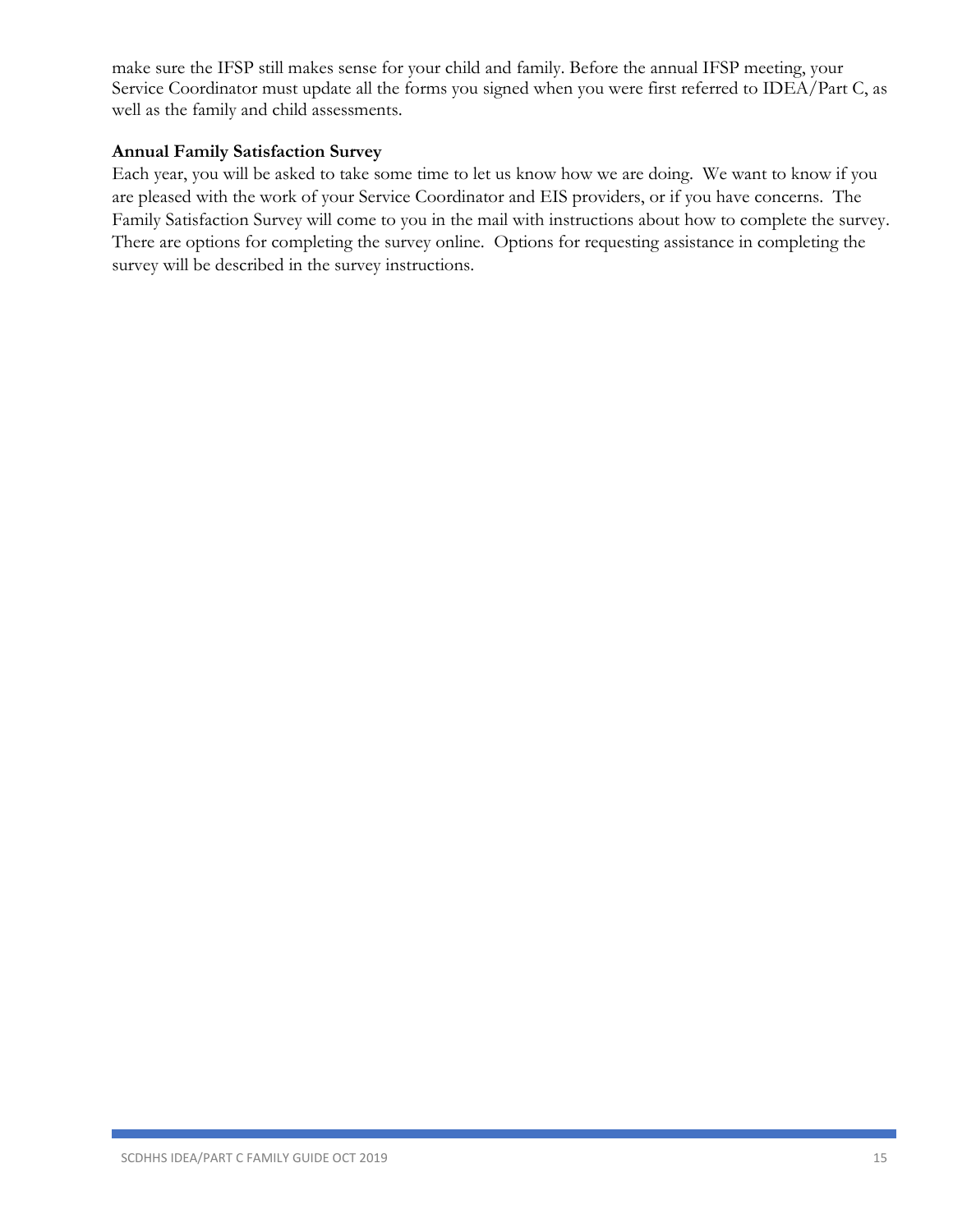## **Part 3: Transition from IDEA/Part C**



## **Formal Transition from IDEA/Part C**

Formal transition is the process of moving from one location to another, such as transition from IDEA/Part C to the next appropriate program or educational setting. Beginning at your child's second birthday, your Service Coordinator and IFSP team will support you in planning for formal transition from IDEA/Part C. IDEA/Part C services end on your child's third birthday. Examples of programs or educational settings include: Early Head Start, Head Start Center-Based Programs, Head Start Home-Based Programs, center or family daycare, nursery school, relative care, special education settings, or other settings selected by parents. Formal transitions such as entering or leaving a program require formal planning and preparation.



**Preparing you and your child for the transition from IDEA/Part C begins at the time of initial eligibility and with the development, review, or evaluation of each IFSP.**

## **Building Formal Transition into the IFSP**

At or around your child's second birthday, your IFSP Team will work with you to plan your child's transition from early intervention at age three, and if eligible, to preschool special education services**. This transition involves key decisions about your child's future.** By sharing concerns and preferences with both your IFSP team and the preschool program staff and actively participating in transition planning you will help your child adjust to new settings and services. During the transition process, your Service Coordinator is required to ensure the following:

- Formal notification must be sent to the local school district when your child turns two years old. This lets the school district know that your child is potentially eligible for preschool special education services.
- At the IFSP team meeting closest to your child's second birthday, IFSP outcomes, supports, and/or services must be discussed, and changes will be made to the plan as appropriate to support your child's transition.
- A formal transition referral is sent to the local school district when your child is two and a half years old. This starts the school district's process for scheduling its eligibility determination process.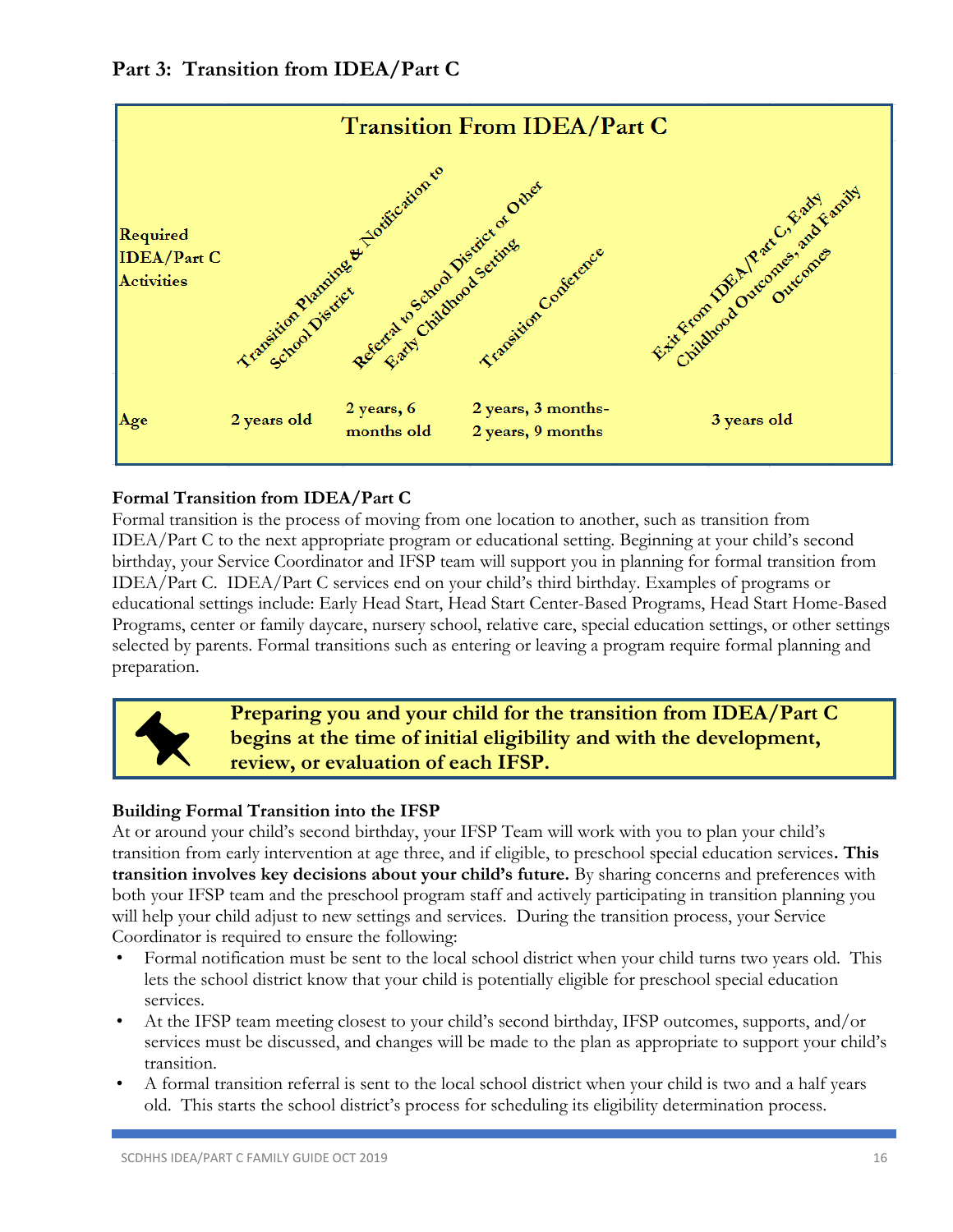- Obtaining your permission before sending any information about your child to the school district or other agencies to make sure there is not a break in services. This applies to both the transition referral and the transition conference.
- A transition conference with staff from the program you have chosen for your child to attend when she/he turns three years must be held as early as age 2 years and 3 months, but no later than 2 years and 9 months.

Your Service Coordinator is responsible for ensuring that you are as prepared as possible to support your child's transition to an early childhood setting(s). In order for you to make the best decisions about transition, your Service Coordinator's role is to make sure you have access to accurate and unbiased information about the transition options available to you. The South Carolina Department of Education, Office of Special Education Services has prepared information for you and your IFSP team to use when learning about the eligibility process and services and this information included in this guide.

Below are some important ways you can participate in the transition planning and process:

- Ask to talk to other families whose children have made the transition from early intervention to preschool special education services. Find out about their experiences and what worked well.
- Attend the transition planning conferences and meetings with early intervention and school district staff. Ask questions that will help you understand the transition process. How are preschool services different from early intervention services? The school district will give you a copy of your legal rights as a parent. Ask questions if anything about your legal rights is unclear.
- Transition meetings provide an opportunity to learn about your child's evaluation process. Ask about what happens when your child is evaluated and how the school district will determine if your child is eligible for preschool special education. Find out how you can participate, share your ideas, and support your child during assessments.
- During the school district's eligibility evaluation, be sure to share your priorities and concerns for your child. Discuss what you would like to see your child doing and the supports you think your child may need.
- Visit different preschool programs in your community. Learn about the classroom routines, activities, and schedules. Ask how supports and interventions would be provided for your child. Find out what skills would be expected of your child in the new setting.
- If your child is found eligible for preschool special education, you will participate in a meeting to develop your child's Individual Education Program (IEP). You are part of the IEP team. You can ask the early intervention program staff and others to participate in the IEP meeting. Share information about your child's capabilities, interests, and developmental needs and suggest goals for your child. Ask how the school district staff will work with your child to address goals. Share your preferences for the preschool placement you think will be best for your child.
- Once the IEP is developed and services are ready to begin in the selected program, prepare your child for the new setting. Visit the classroom with your child so he or she can meet the teachers, experience the classroom schedule, try out activities, and interact with other children. Identify and discuss with the teachers the situations you think your child will be able to negotiate easily and situations where he or she might have difficulty. Work with the program staff to plan for the supports your child will need in the preschool setting.
- Once your child starts preschool, continue to communicate with the preschool staff to support your child's adjustment to the preschool programs.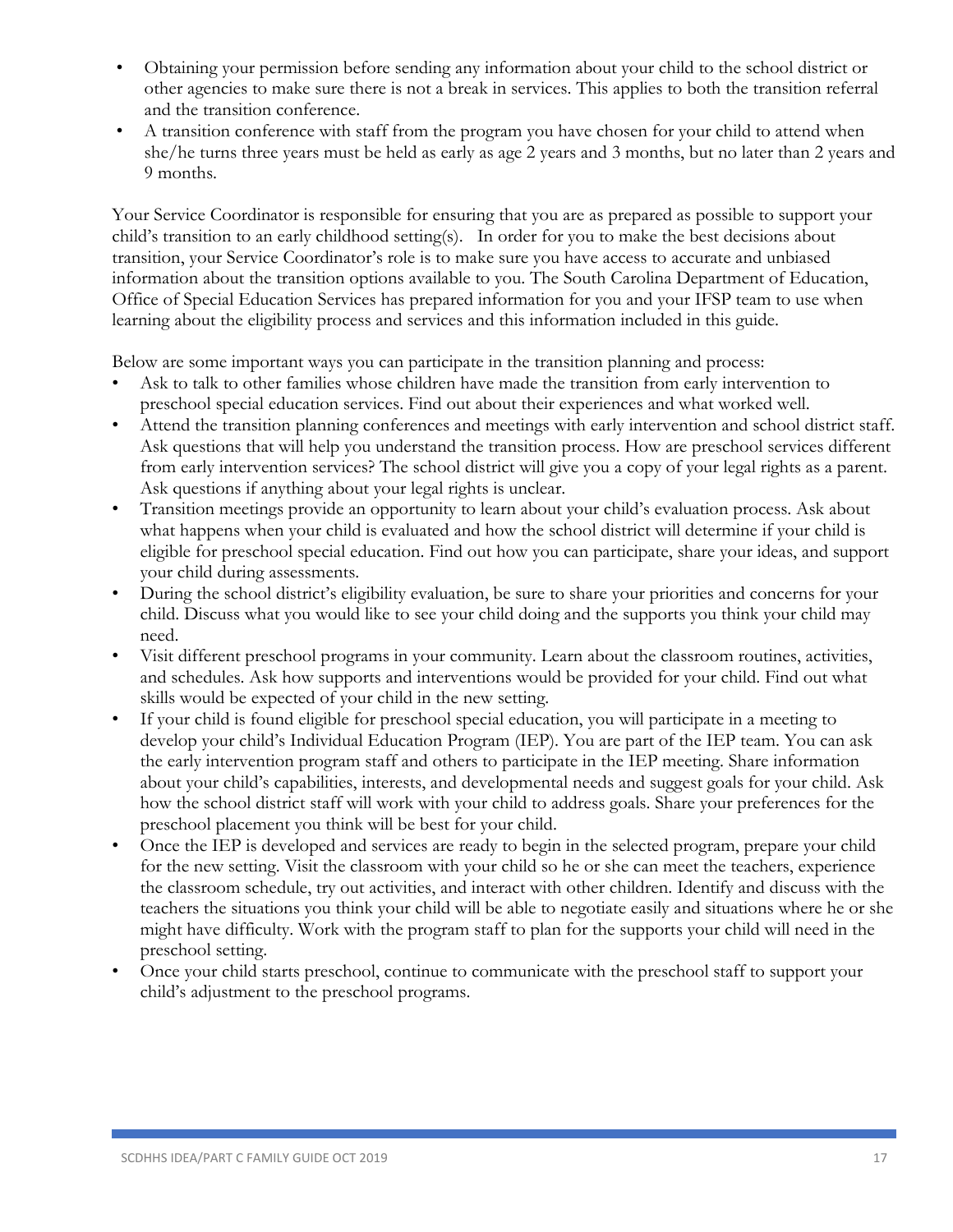## **Early Childhood Outcomes at Exit**

The early childhood outcomes are measured at again at exit if your child has received at least six months of services. Your Service Coordinator will review the section in Part 4 of the Family Guide entitled, '**A Family Guide to Participating in the Child Outcomes Measurement Process'** with you before the IFSP team meeting.

## **Family Outcomes**

For all families, the goal of IDEA/Part C is to support and empower you to take care of your child, make informed decisions, and have the resources you need for your child to fully take part in your family and community activities. How well IDEA/Part C does this is assessed through **family outcomes**. In other words, have IDEA/Part C supports and services help you:

- Understand your child's strengths, abilities, and special needs
- Know your rights and advocate effectively for your child
- Help your child develop and learn
- Develop support systems
- Access desired services, programs, and activities in your community

As you exit IDEA/Part C services, the Family Outcomes Survey will come to you in the mail with instructions about how to complete the survey. There are options for completing the survey online. Options for requesting assistance in completing the survey will be described in the survey instructions.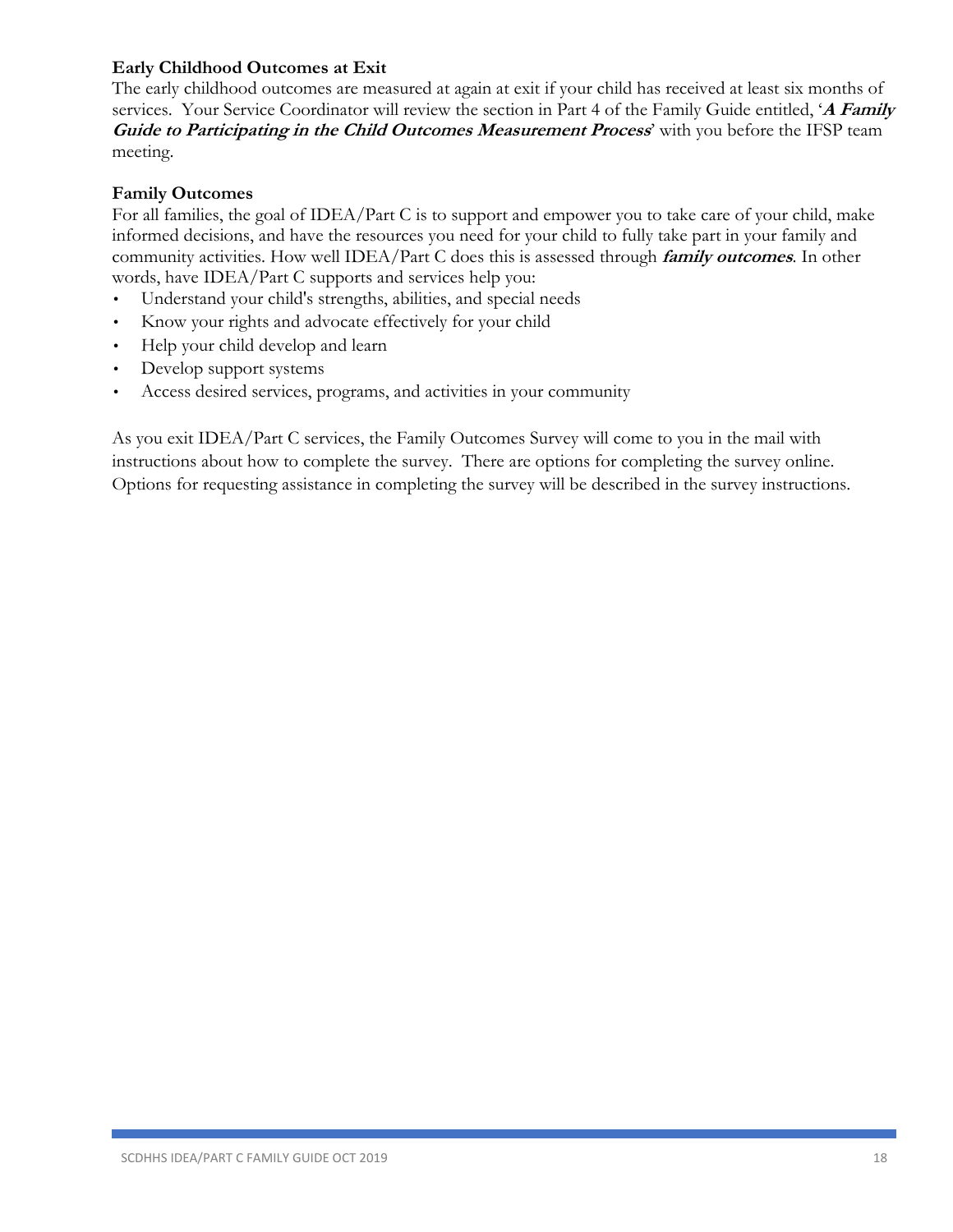| <b>Monitoring, Screening, and Evaluating Your Child's Development</b> |                                                                         |                                                                       |                                                                                                       |                                                                                                                                                                                                                                                                |                                                                                                                                                                                               |  |  |
|-----------------------------------------------------------------------|-------------------------------------------------------------------------|-----------------------------------------------------------------------|-------------------------------------------------------------------------------------------------------|----------------------------------------------------------------------------------------------------------------------------------------------------------------------------------------------------------------------------------------------------------------|-----------------------------------------------------------------------------------------------------------------------------------------------------------------------------------------------|--|--|
| <b>Process</b>                                                        | <b>WHO</b>                                                              | <b>WHAT</b>                                                           | <b>WHEN</b>                                                                                           | <b>WHY</b>                                                                                                                                                                                                                                                     | <b>HOW</b>                                                                                                                                                                                    |  |  |
| <b>Developmental</b><br><b>Monitoring</b>                             | Parents,<br>grandparents,<br>other<br>caregivers                        | Look for<br>developmental<br>milestones                               | From birth to<br>5 years                                                                              | To help you:<br>Celebrate your<br>٠<br>child's<br>development<br>Talk about your<br>$\bullet$<br>child's progress<br>with doctors and<br>child care<br>providers<br>Learn what to<br>$\bullet$<br>expect next<br>Identify any<br>$\bullet$<br>concerns early   | With easy, free checklists:<br>www.cdc.gov/Milestones                                                                                                                                         |  |  |
| <b>Developmental</b><br><b>Screening</b>                              | IDEA/Part C,<br>Parents.<br>doctors,<br>nurses, child<br>care providers | Look for<br>developmental<br>milestones                               | At 9, 18, 24,<br>and 30<br>months, or<br>whenever<br>there is a<br>concern                            | To find out:<br>If your child<br>$\bullet$<br>needs more help<br>with<br>development,<br>because it is not<br>always obvious<br>to parents,<br>doctors, nurses,<br>or child care<br>providers<br>If a<br>$\bullet$<br>developmental<br>evaluation is<br>needed | With a formal validated<br>screening tool offered by<br><b>IDEA/Part C</b>                                                                                                                    |  |  |
| <b>Developmental</b><br><b>Evaluation</b>                             | IDEA/Part C,<br>developmental<br>pediatrician,<br>child<br>psychologist | Identify and<br>diagnose<br>developmental<br>delays and<br>conditions | Whenever<br>there is a<br>concern, or<br>screening<br>shows the<br>need for<br>further<br>information | To find out:<br>If your child<br>$\bullet$<br>qualifies for<br><b>IDEA/Part C</b><br>If your child<br>$\bullet$<br>needs specific<br>treatment                                                                                                                 | With a detailed examination,<br>formal assessment tools,<br>observation, and interviews<br>with parents and other<br>caregivers, often in<br>combination, depending on<br>the area of concern |  |  |

## **Part 4: Parent Resources**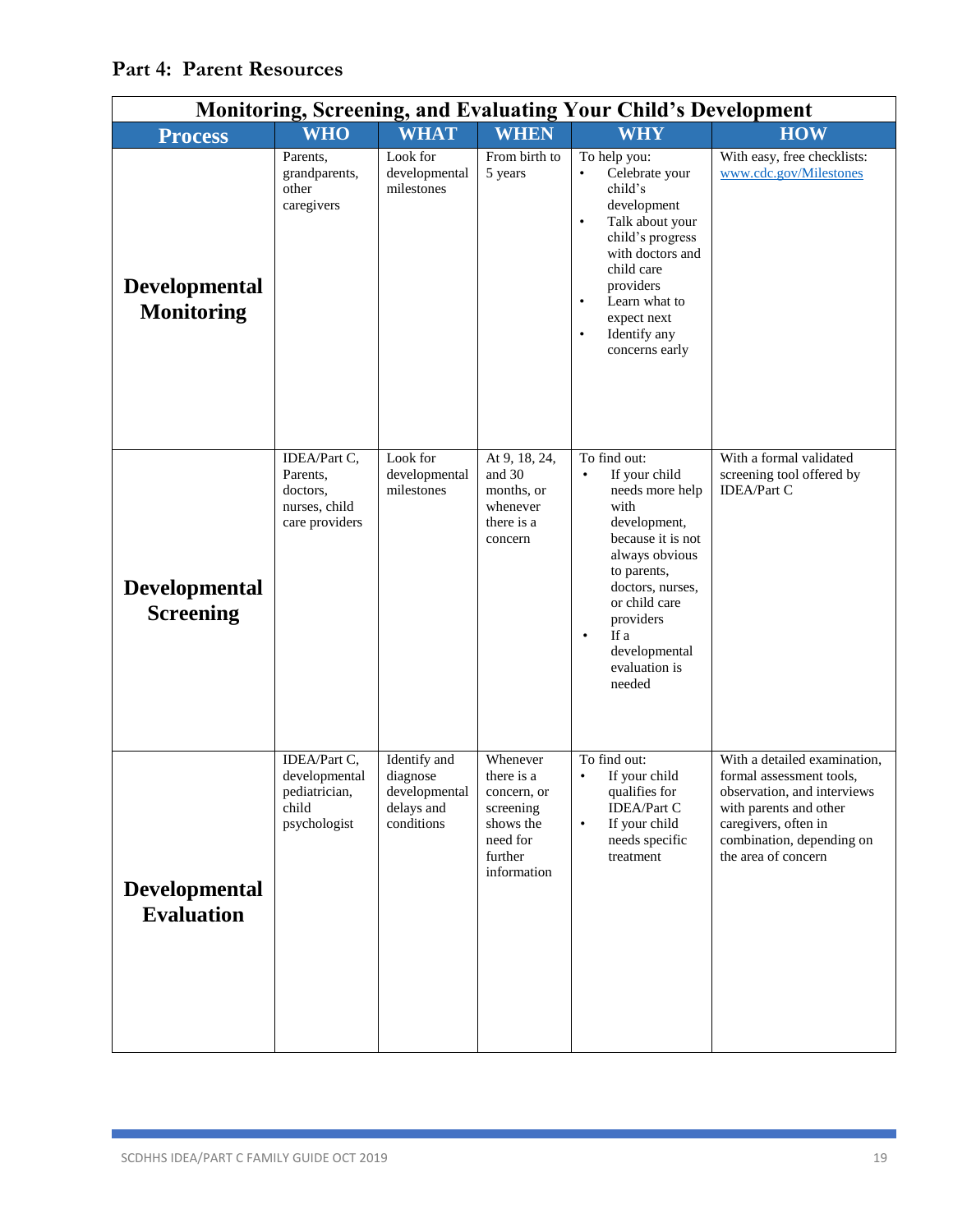

## **Parent IFSP Checklist**

| □      | I understand why my child is eligible for IDEA/Part C.                                             |
|--------|----------------------------------------------------------------------------------------------------|
| П      | I invited family members, friends, and/or child care providers to my IFSP team meeting, if         |
|        | desired.                                                                                           |
| □      | My first IFSP was completed 45 days after my referral.                                             |
| □      | My first services began 30 days after my IFSP was completed.                                       |
| $\Box$ | I shared information about my family and child and stated my concerns and priorities.              |
| $\Box$ | My IFSP team considered my recommendations.                                                        |
| $\Box$ | My IFSP recognizes my child's unique strengths and developmental needs.                            |
| □      | My IFSP identifies opportunities where learning can occur within my family's daily routines.       |
| $\Box$ | My IFSP describes ways that services can be provided in my child's daily routines, activities, and |
|        | places.                                                                                            |
| □      | My IFSP supports my family in accessing community resources and supports.                          |
| □      | My IFSP identifies my Service Coordinator and other service providers.                             |
| □      | I was comfortable asking questions during my IFSP meeting and during early intervention            |
|        | services.                                                                                          |
| □      | I received a copy of my child's IFSP.                                                              |
| □      | I have provided written permission for services to begin.                                          |
| □      | My IFSP review will be in 6 months, but I may ask for a review at any time                         |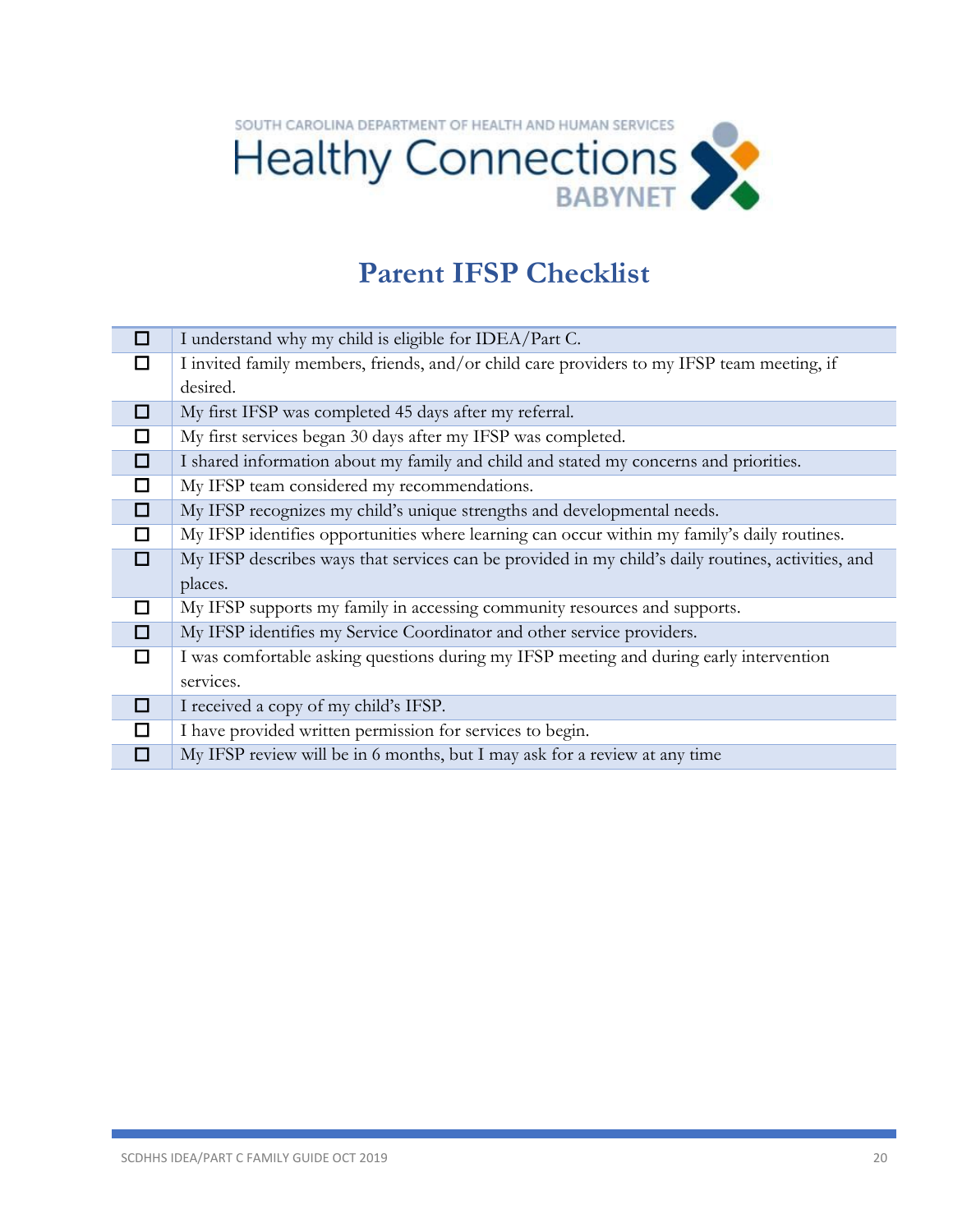## **A Family Guide to Participating in the Child Outcomes Measurement Process**

**One way to learn more about your child's progress is through three "child outcomes"** that are measured for every child who participates in an early intervention program. These outcomes will help you know how well your child is developing and participating in activities at home, at school, or in the community. They are also used to measure how well the early intervention program is serving all children who are enrolled.

## **Three Child Outcomes to Measure Progress:**

**1. Gaining positive social emotional skills, including social relationships.** This outcome measures how children interact and play with their family, other adults, and other children.

**2. Learning and using new knowledge and skills.** This outcome measures how children learn and use basic language and communication skills such as counting and problem-solving.

**3. Using appropriate behaviors to meet their needs.** This outcome measures how children become more independent by learning how to move from place to place, feed themselves, and take care of basic needs.

## **Why is this information important to my child and our family?**

**The three child outcomes focus on what your child can do in his or her everyday routines and activities.** By looking at how well your child is doing in each of the three areas, you can determine what he or she needs in order to become more involved in your family's activities. The information gathered about your child will also help you develop individual outcomes and goals for your child's Individual Family Service Plan (IFSP). As a parent, you may notice that by learning more about the three child outcomes, you also:

- **Gain confidence** in your ability to observe your child and share those observations with others.
- **Develop an increased understanding** of how your child is functioning compared to age expectations.
- **Learn to track and celebrate the progress** that your child is making.
- **Contribute more** to IFSP or IEP team discussions about your child's strengths and accomplishments and the development of appropriate outcomes or goals.

## **How can I be part of the outcome measurement process?**

When first developing your child's IFSP, you should ask your child's early intervention providers how the three outcomes will be measured for your child and how they relate to your child's individual plan. If you feel unsure about the process, or want an update on how your child is progressing, these questions will help you start the conversations:

- What resources are available to help me understand what is expected for a child at different ages?
- What specific skills and behaviors do you look at for each outcome?
- What information will you need from me in order to complete the outcomes measurement?
- How can I share my observations about my child's skills, abilities, routines, and activities?

## **What information can I share about my child's progress?**

You can be prepared for any conversation about your child's development by making your own observations and sharing what you see. It may be helpful to review these questions often and take notes about what is new or is happening in a different way with your child. Even small changes are important in the measurement of the three child outcomes.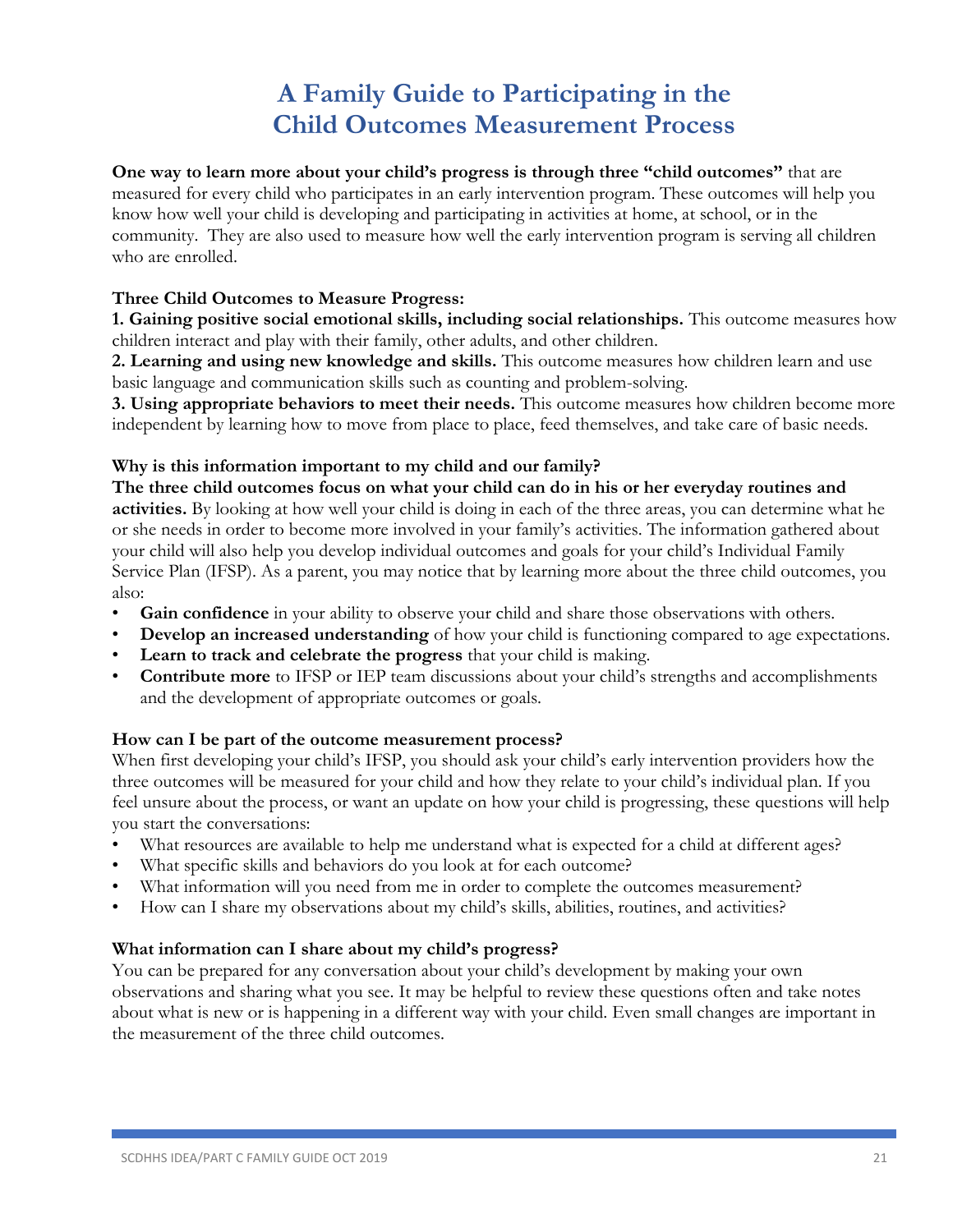## **How will I know if my child is making progress?**

The same information needed for updating your child's IFSP is also needed to measure the three child outcomes accurately at the end of services. Your IFSP document should state when and how often information on your child's progress will be shared. You can also ask providers at any time you have questions or concerns.

Asking providers the following questions will give you information about your child's progress in the three outcomes:

- How are you measuring my child's progress? Are you using observations? Assessments?
- What are you seeing that tells you that my child is or is not making enough progress?
- How is my child's progress on his or her IFSP outcomes or IEP goals related to progress in the three child outcome areas?
- How does my child now compare to other children his or her age? What do most children his or her age do in regard to this outcome area?
- How do you see my child's disability affecting his or her ability to make more progress in this area?
- What are the next skills needed in order for him or her to make progress?

## **You Are the Expert!**

When parents and professionals work together as a team, children do better. While professionals have expertise in working with children, **you are the expert on your own child**.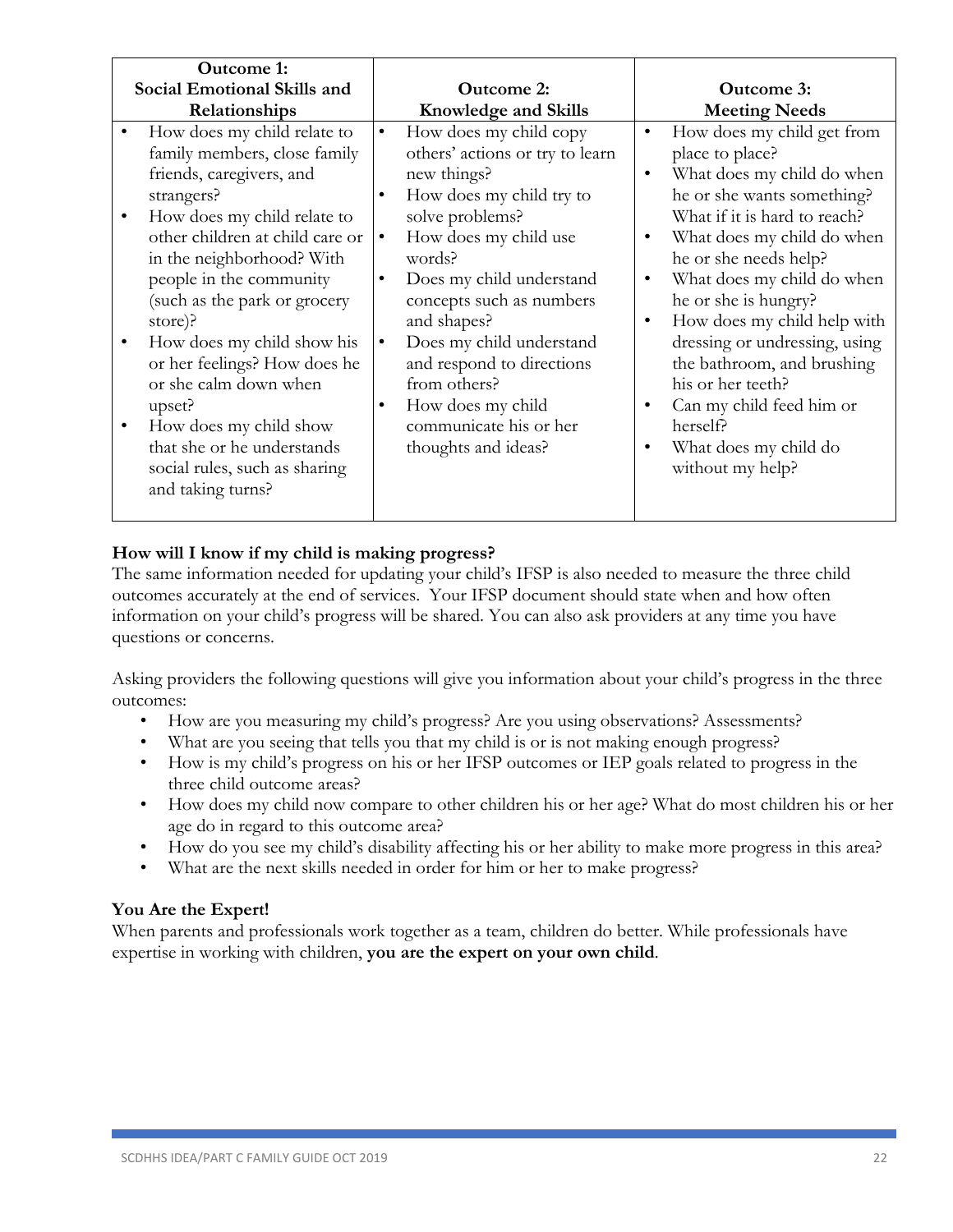## **Family Glossary to Early Intervention**



**Adaptive:** self-help skills the child uses for activities of daily living (such as feeding, toileting, and dressing).

**Advocacy:** the act of supporting or defending a child or family's interests and rights.

**Applied Behavior Analysis (ABA):** the design, implementation, and evaluation of systematic environmental changes to produce socially significant change in human behavior through skill acquisition and the reduction of problematic behavior. ABA includes direct observation and measurement of behavior and the identification of functional relations between behavior and the environment. These include contextual factors such as establishing operations, antecedent stimuli, positive reinforcements, and consequences that are used to produce the desired behavior change.

**Assessment:** the initial and ongoing procedure used to identify:

- The child's unique needs and strengths and the services appropriate to meet those needs; and
- The resources, priorities and concerns of the family and the supports and services necessary to enhance the family's capacity to meet the developmental needs of their infant or toddler with a disability.

**Assistive Technology Device:** any item, piece of equipment, or product system, whether acquired commercially off the shelf, modified, or customized, that is used to increase, maintain, or improve the functional capabilities of children with disabilities.

**Assistive Technology Service:** a service that directly assists a child with a disability in the selection, acquisition, or use of an assistive technology device. The evaluation of the needs of a child with a disability, including:

- a functional evaluation of the child in the child's customary environment; purchasing, leasing, or otherwise providing for the acquisition of assistive technology devices by children with disabilities;
- selecting, designing, fitting, customizing, adapting, applying, maintaining, repairing, or replacing assistive technology devices;
- coordinating and using other therapies, interventions, or services with assistive technology devices, such as those associated with existing education and rehabilitation plans and programs;
- training or technical assistance for a child with disabilities or, if appropriate, that child's family; and,
- training or technical assistance for professionals, (including individuals providing early intervention services) or other individuals who provide services to, or are otherwise substantially involved in, the major life functions of individuals with disabilities.

**At-Risk:** a term used for children who may have future problems with their development that may affect learning and development.

**Audiology:** Identifying and providing services for children with hearing loss and prevention of hearing loss.

**Child Outcomes:** an outcome is a benefit experienced as a result of services and supports provided to a family. A service having been provided does not mean that an outcome has been achieved. Likewise, an outcome is different from satisfaction with the services received. For example, if a child is working with a therapist to increase communication skills (receiving a service) and that child learns words he can use to tell others his needs, then he has achieved an outcome.

**Cognitive:** the process used for remembering, reasoning, understanding and making decisions.

**Confidentiality:** the right that personal information about a child and family is not released

**C**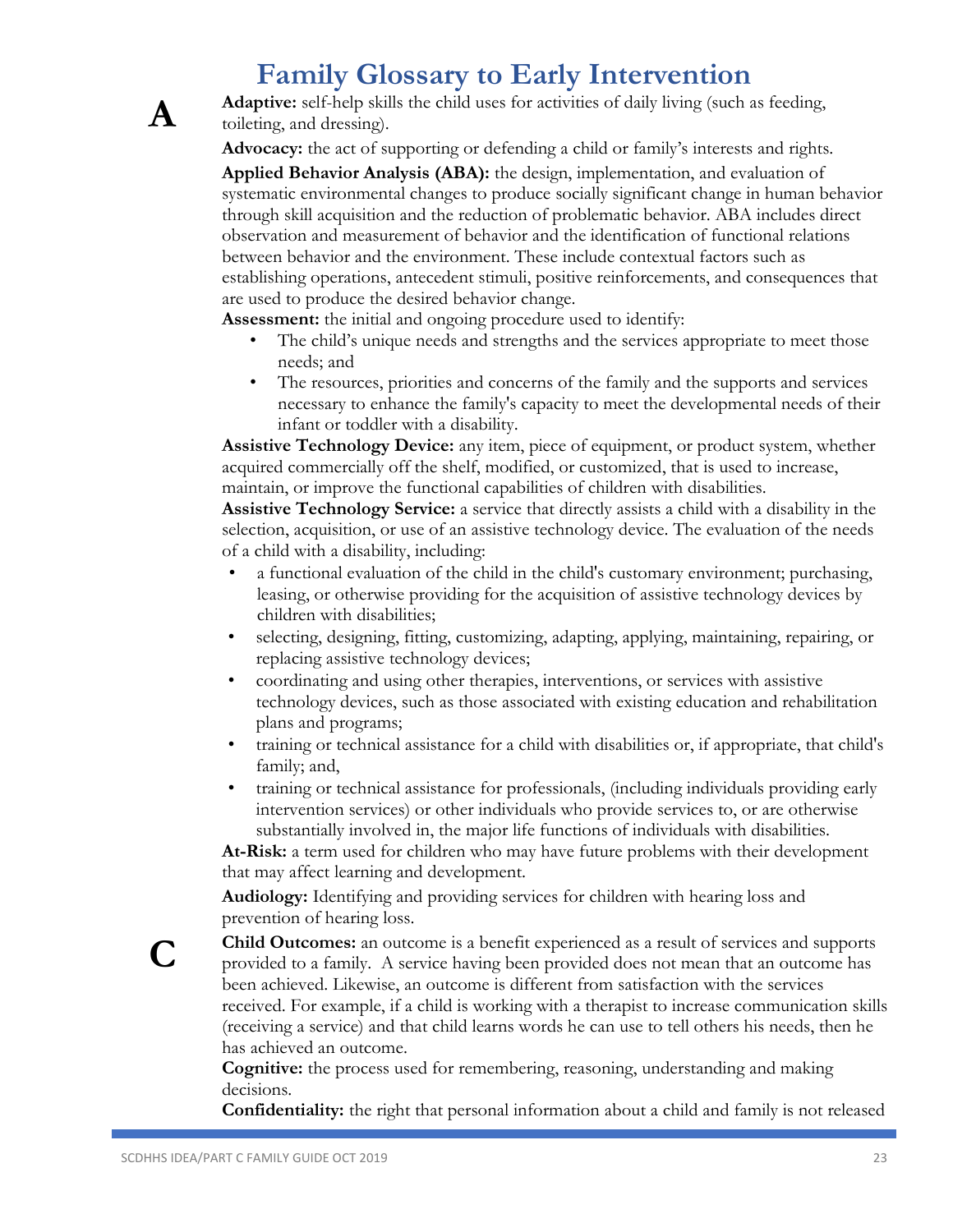without parent consent or only when permitted or required by law.

**Consent:** Written approval a parent gives to a program. Consent is always voluntary and a parent may revoke it at any time.

**Counseling:** Advice or help given by someone qualified to give such advice or help (such as a psychologist or social worker).

**D Days:** calendar days.

**E**

**F**

**Developmental:** having to do with the steps or stages in the growth of a child.

**Developmental Delay:** an indication that a child has not attained the expected level of development based on the child's age.

**Developmental History:** the developmental progress of a child in such skills as sitting, walking, or talking.

**Developmental Tests:** tests that measure a child's development compared to the development of other children at that age.

**Disability:** a developmental delay or physical or mental condition which is very likely to result in a child having a developmental delay.

**Due Process:** procedures designed to protect a person's rights. This includes requirements for confidentiality, consent, and processes to resolve disagreements and file complaints.

**Early Intervention Services:** services provided by qualified personnel that meet the needs of the child and family as described in the Individualized Family Service Plan (IFSP).

**Eligibility Requirements:** the requirements a child must meet to be able to receive early intervention services. This will include the age of the child and whether or not the child has a disability or developmental delay.

**Evaluation:** a process used to determine if a child meets the eligibility standards for early intervention.

**Family Assessment:** a process used to identify and gather information related to the family concerns, priorities, and resources.

**Family-Centered Care:** the partnership between families and professionals which includes:

- families and professionals work together in the best interest of the child and family;
- mutual respect for the skills and expertise each partner brings to the relationship;
- trust is fundamental;
- decisions are made together; and,
- a willingness to negotiate.

**Family Concerns:** those areas that the parent identifies as needs, issues, or problems which they wish to have addressed within the Individualized Family Service Plan.

**Family Outcomes:** an outcome is a benefit experienced as a result of services and supports provided to a family. A service having been provided does not mean that an outcome has been achieved. Likewise, an outcome is not the same as satisfaction with the services received. A family may receive information about their child's disability (the service provided), but if the information enables them to assist their child's learning and development more effectively, then the family has achieved an outcome.

**Family Priorities:** those areas which the parent selects as essential targets for early intervention services to be delivered to their child and family unit.

**Family Resources:** the strengths, abilities, and formal and informal supports that can be mobilized to address family concerns, needs or desired outcomes.

**Family Training:** services provided by qualified personnel to assist the family in understanding the special needs of the child and in promoting the child's development.

**Functional Outcomes:** statements of changes that parents want to see in their child and/or family. They are meaningful, family centered, specific and achievable. These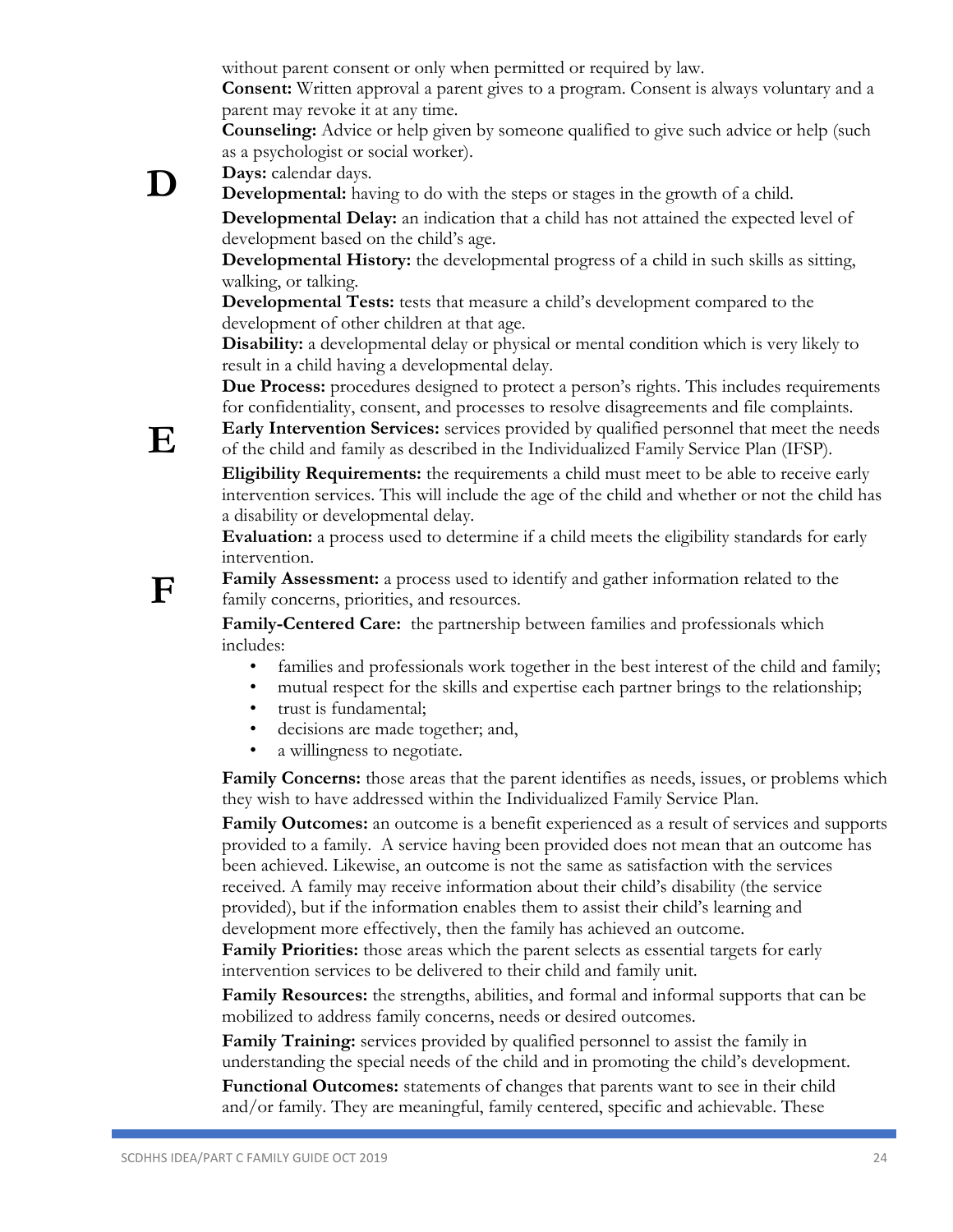statements are part of the Individualized Family Service Plan.

**Health Services:** health-related services necessary to enable a child to benefit from other early intervention services.

**Home Visits:** visits in your home by a professional for the purpose of planning and providing early intervention services.

**Impartial Hearing:** a formal process where a family's complaints can be heard by a hearing officer who will resolve the dispute or complaint regarding the child's evaluation, Individualized Family Service Plan, or other issues.

**Intake Coordinator**: a service coordinator assigned to a family from referral to initial eligibility for IDEA/Part C.

**IEP:** Individualized Education Plan: A plan for a child's special educational services that the parent and a school district will develop if their child qualifies for these services. **IFSP:** Individualized Family Service Plan: A written plan for the child's and family's services in IDEA/Part C that the family develops with a team of the ongoing service coordinator and other qualified personnel.

**Lead Agency:** the state agency that the Governor has chosen to oversee and coordinate early intervention services. The Department of Health and Human Services is the lead agency for Early Intervention in South Carolina.

**Medical Home:** An approach to providing high quality, coordinated health care that emphasizes the partnership between medical personnel and their families. This is not just a building, house, or hospital.

**Mediation:** a method for solving a disagreement that uses persons trained in helping people resolve their own problems. In mediation, the parent and IDEA/Part C State Office try to reach an agreement with which both are satisfied.

**Multidisciplinary:** the involvement of two or more professionals from different areas of training in providing early intervention services; including evaluation, assessment, and the development of the Individualized Family Service Plan.

**Natural Environment:** settings that are natural or normal for young children without disabilities. This may include the home, a child care setting, or other community settings in which children participate.

**Nursing Services:** assessment of health status of the child for the purpose of providing nursing care, and provision of nursing care to prevent health problems, restore and improve functioning, and promote optimal health and development. This may include administering medications, treatments, and other procedures prescribed by a licensed physician. **Nutritional Services:** services that help address the nutritional needs of children which

include identifying feeding skills, feeding problems, food habits and food preferences.

**Occupational Therapy:** services that relate to self-help skills, adaptive behavior and play, and sensory, motor, and postural development.

**Parent:** a parent or person in parental relationship (including foster parents) to a child or an appointed surrogate parent.

**Pendency:** the right that the parent and child have that allows the child and family to continue to receive early intervention services contained in an existing Individualized Family Service Plan while the disagreement is being resolved.

**Personally Identifiable Information:** includes family names, social security numbers, addresses, and other information that could be used to identify the family.

**Physical Therapy:** services to prevent or lessen movement difficulties and related functional problems.

**M**

**L**

**H**

**I**



**O**